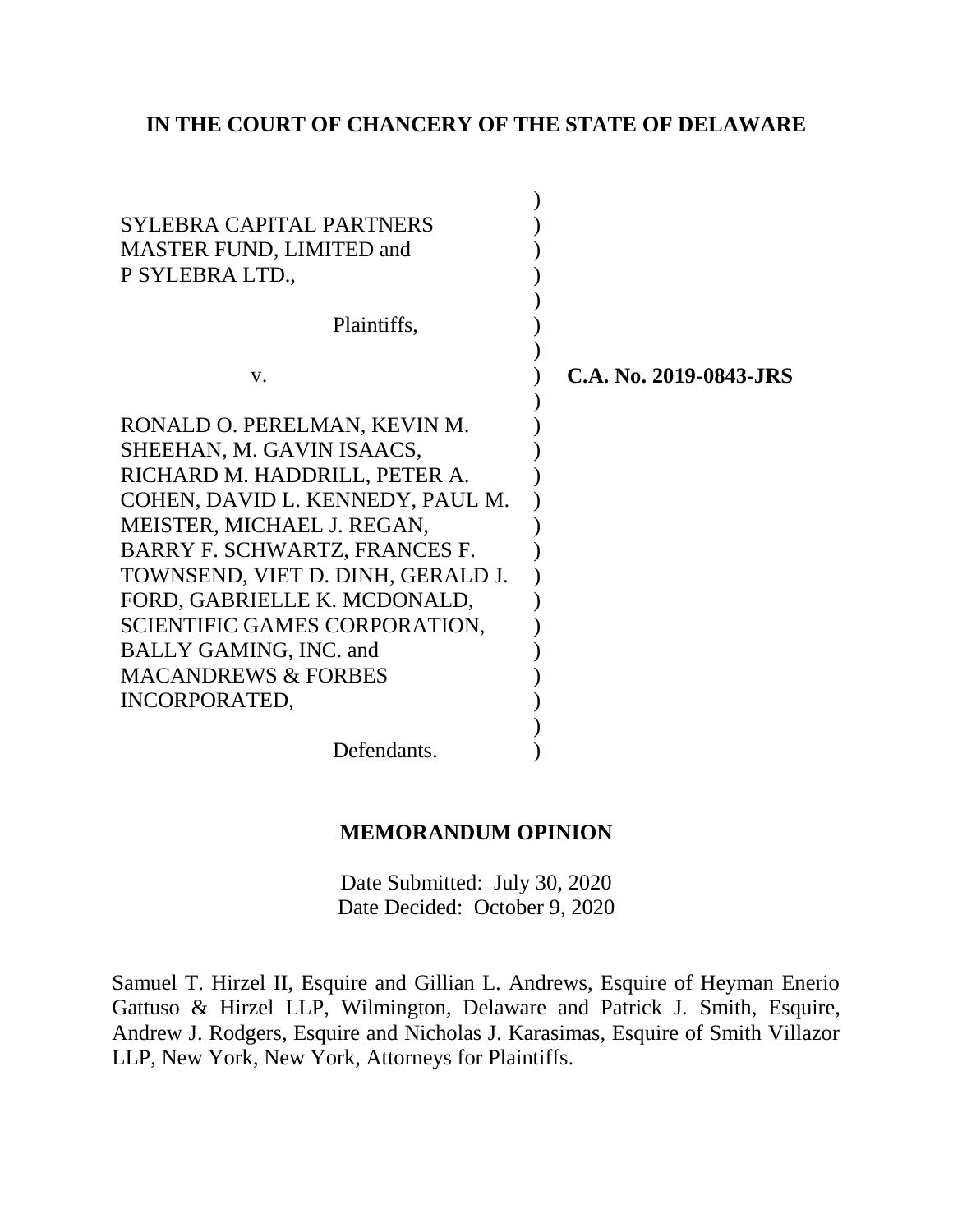William M. Lafferty, Esquire, Susan W. Waesco, Esquire and Alexandra M. Cumings, Esquire of Morris, Nichols, Arsht & Tunnell LLP, Wilmington, Delaware and Kevin J. Orsini, Esquire and Rory A. Leraris, Esquire of Cravath, Swaine & Moore LLP, New York, New York, Attorneys for Defendants.

**SLIGHTS, Vice Chancellor**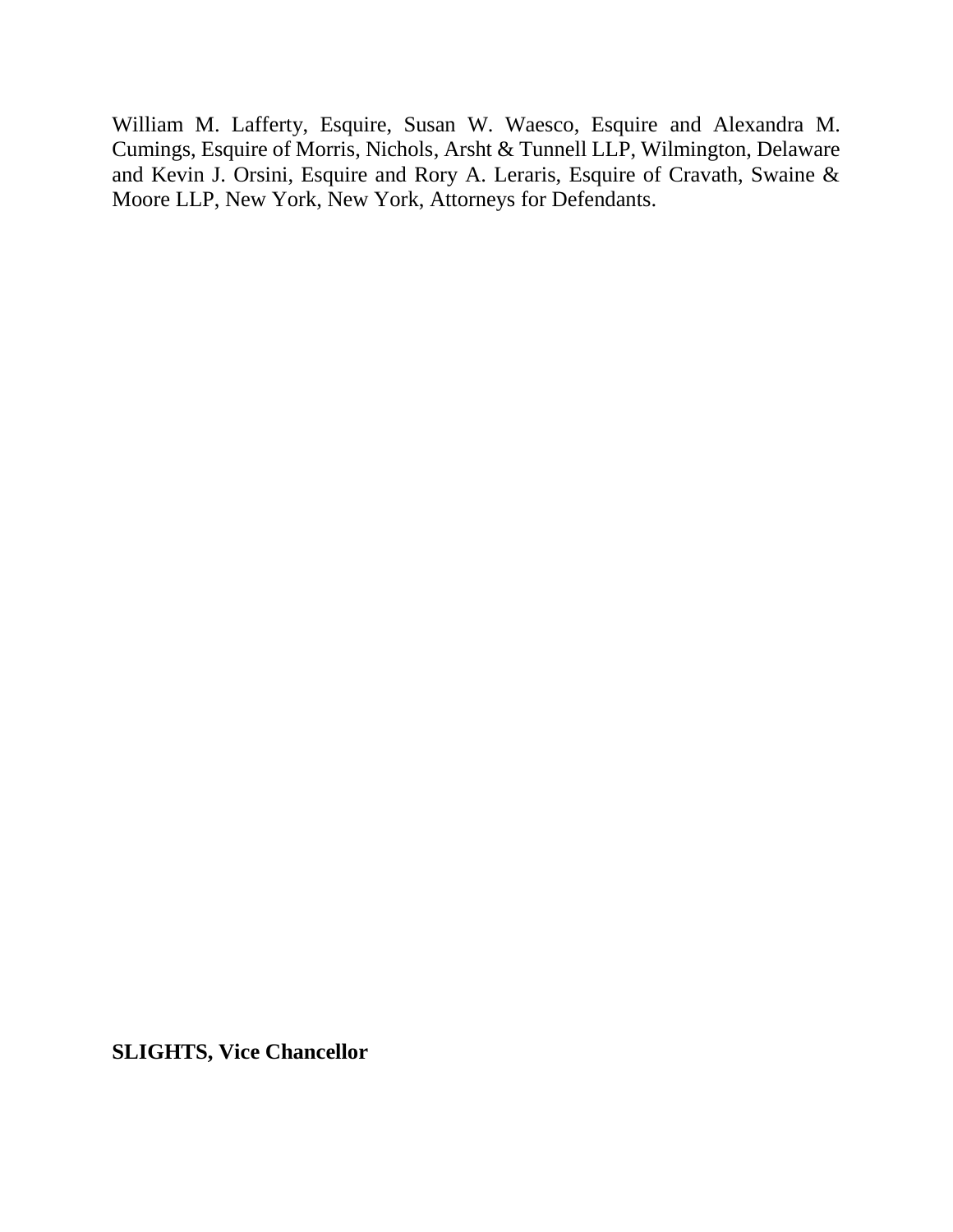Minority stockholders of a Nevada corporation, Scientific Games Corporation ("Scientific Games" or the "Company"), have sued the Company's controlling stockholder and members of its allegedly "handpicked" board of directors for breaches of fiduciary duty and violations of the Delaware General Corporation Law ("DGCL"). The Company's bylaws contain a provision that requires stockholders to bring claims for breach of fiduciary duty in the courts of Clark County, Nevada. And the claims at issue here are implicated by a first-filed action brought by the Company against the minority stockholders in, of all places, Nevada.

Right out of the gate, this picture ought to provoke questions, even upon a terse glance. Why are stockholders of a Nevada corporation invoking the DGCL? Why are these stockholders suing fiduciaries of a Nevada corporation in Delaware? In doing so, why are they asking a Delaware court to ignore a mandatory forum selection clause in this Nevada corporation's by-laws? And why haven't they asserted these claims in the first-filed Nevada action?

According to the Delaware plaintiffs, to answer these questions, one must first take a brief sally down memory lane. Scientific Games has not always been chartered in Nevada. Before it relocated to Nevada in January 2018, the Company called Delaware home. The plaintiffs here invested in the Company when it was organized under Delaware law. And the conduct giving rise to the claims in this action—which involve an alleged scheme to force plaintiffs to redeem their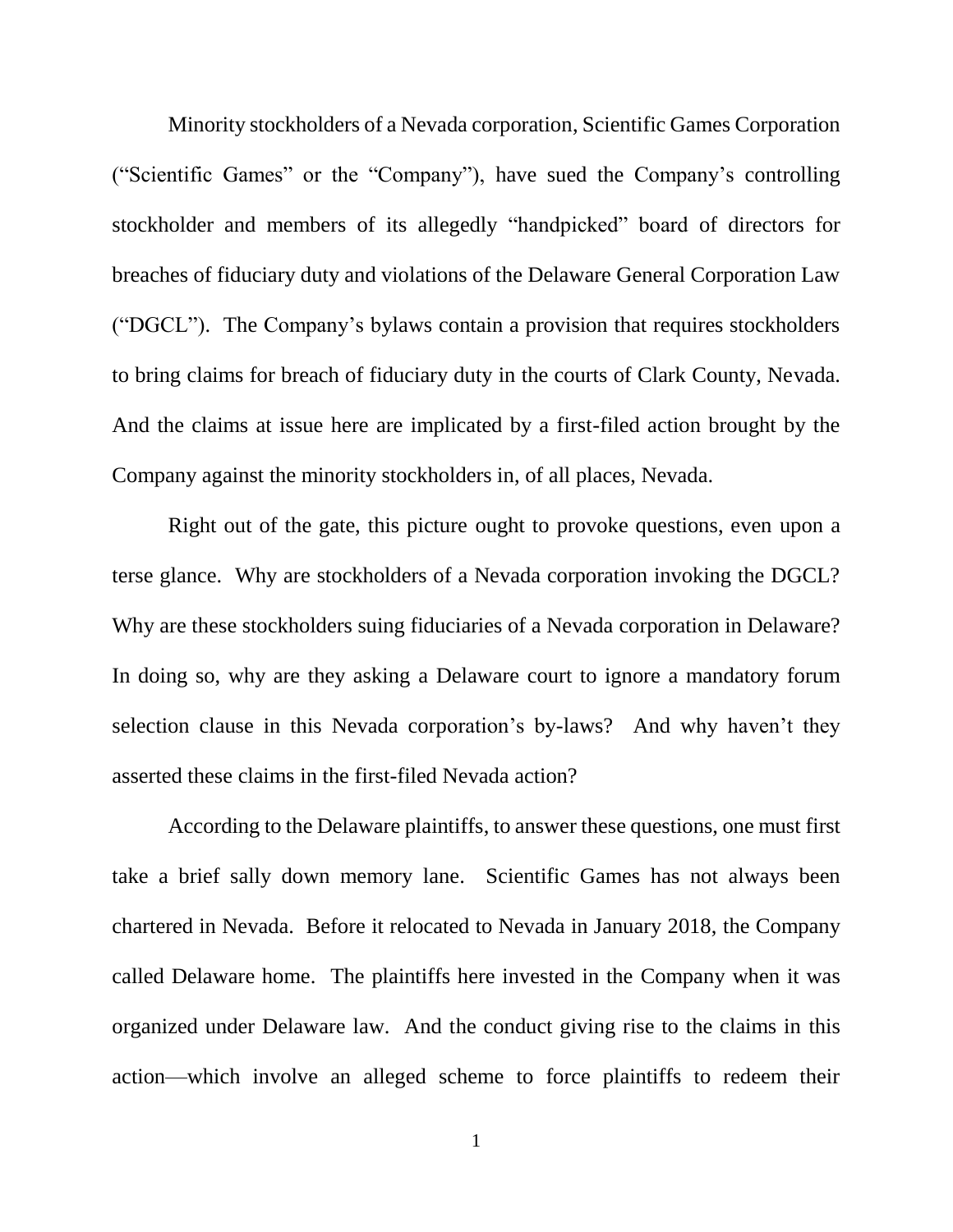Scientific Games shares at less than fair value—began when the defendants owed fiduciary duties to a Delaware corporation and its stockholders at a time when the Company was subject to the DGCL. Thus, say plaintiffs, the picture is more nuanced than it first appears and they have properly asserted their claims in Delaware.

Defendants respond that, notwithstanding plaintiffs' attempt to create abstract art with creative pleading, the image of a misplaced lawsuit still shines through the prolix. According to Defendants, plaintiffs would have this Court adjudicate their claims, even though: (1) plaintiffs seek to invalidate provisions of Delaware constitutive documents that no longer exist and have not existed for more than two years; (2) plaintiffs were stockholders at the time Scientific Games left Delaware for Nevada, yet at no time before now have they challenged that move or sought to pursue their supposed Delaware claims; (3) plaintiffs' claims require the Court to decide whether provisions in the constitutive documents of a Nevada corporation are enforceable; (4) the Company's mandatory Nevada forum selection bylaw is broad and unambiguously covers plaintiffs' supposed Delaware claims; and (5) there is a first-filed action pending in Nevada before a court that is fully capable of adjudicating all claims between these parties.

Defendants have moved to dismiss. For reasons that follow, the motion must be granted.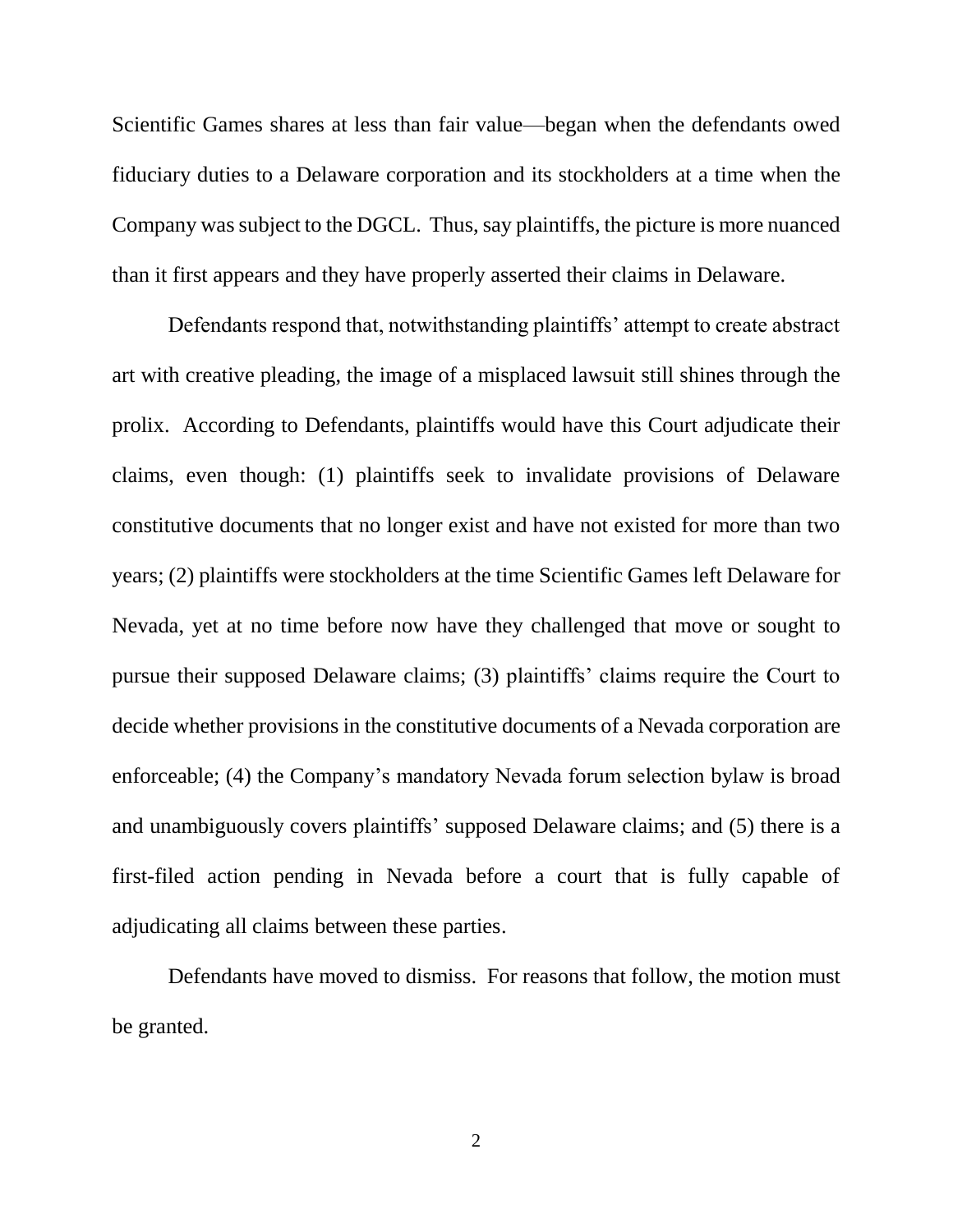#### **I. BACKGROUND**

I have drawn the facts from the Verified Amended Complaint and documents incorporated by reference or integral to that pleading.<sup>1</sup> For purposes of the motion, I accept as true the Amended Complaint's well-pled factual allegations and draw all reasonable inferences in Plaintiffs' favor.<sup>2</sup>

#### **A. The Parties**

Plaintiffs, Sylebra Capital Partners Master Fund, Limited ("Sylebra Capital") and P Sylebra Ltd. (collectively with Sylebra Capital, "Sylebra"), are a Cayman Islands-based investment fund and a British Virgin Islands-based advisory client, respectively.<sup>3</sup> Taken together, the Sylebra plaintiffs and another Sylebra-advised entity were, at all relevant times, Scientific Games' second largest stockholder.<sup>4</sup>

Defendant, Scientific Games, "is a publicly traded corporation organized and existing under the laws of the State of Nevada."<sup>5</sup> The Company was a Delaware corporation until January 10, 2018, when it "re-domesticated" to Nevada, the state

<sup>1</sup> Verified Am. Compl. ("Compl.") (D.I. 23); *Wal-Mart Stores, Inc. v. AIG Life Ins. Co.*, 860 A.2d 312, 320 (Del. 2004) (noting that on a Motion to Dismiss, the Court may consider documents that are "incorporated by reference" or "integral" to the complaint).

<sup>2</sup> *Savor, Inc. v. FMR Corp.*, 812 A.2d 894, 896–97 (Del. 2002).

 $3$  Compl.  $\P$  22–23.

 $4$  Compl.  $\P$  3.

 $5$  Compl. **[14**, 27.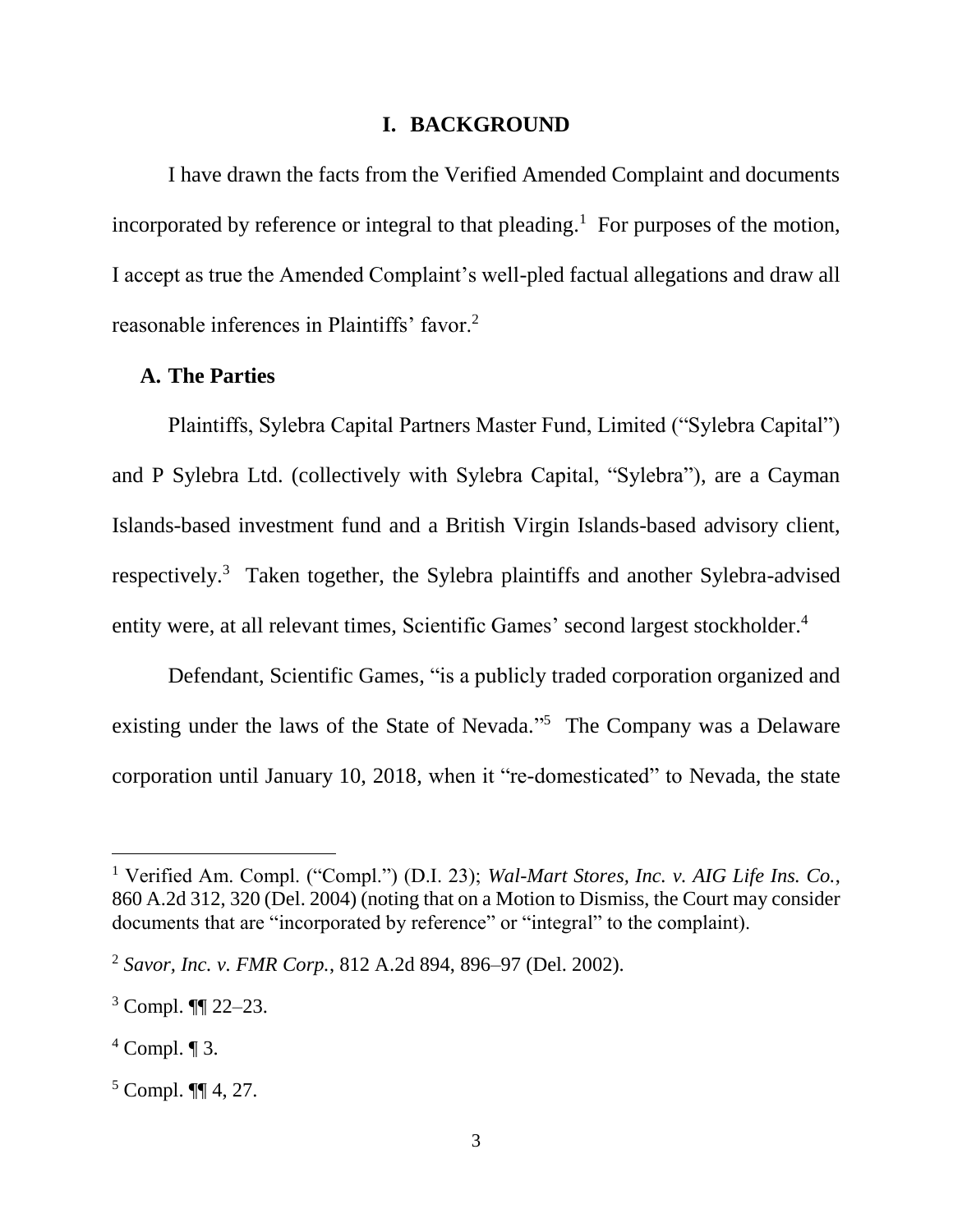where it has maintained its principal place of business since inception.<sup>6</sup> Scientific Games operates in the lottery and gaming industry. Defendant, Bally Gaming, Inc. ("Bally"), is an indirect wholly-owned operating subsidiary of the Company, also incorporated in Nevada.<sup>7</sup>

Defendant, MacAndrews & Forbes, Inc., is a holding company formed and wholly owned by Defendant, Ronald Perelman, to "own and operate a diverse array of businesses."<sup>8</sup> Scientific Games is a MacAndrews & Forbes portfolio company.<sup>9</sup> Perelman, through MacAndrews & Forbes, beneficially owned 39% of the Company's outstanding common stock and was the Chairman of its board of directors (the "Board") throughout the events described in the Complaint.<sup>10</sup>

Defendants, Kevin M. Sheehan, M. Gavin Isaacs, Richard M. Haddrill, Peter A. Cohen, David L. Kennedy, Paul M. Meister, Michael J. Regan, Barry F. Schwartz, Frances F. Townsend, Viet D. Dinh, Gerald J. Ford and Gabrielle K. McDonald are each current or former officers or directors of the Company.<sup>11</sup> Sylebra

l

9 *Id.*

<sup>6</sup> *Id.*

 $7$  Compl.  $\P$  28.

<sup>8</sup> Compl. ¶ 26.

 $10$  Compl.  $\P$  29.

 $11$  Compl. **[1]** 30–41.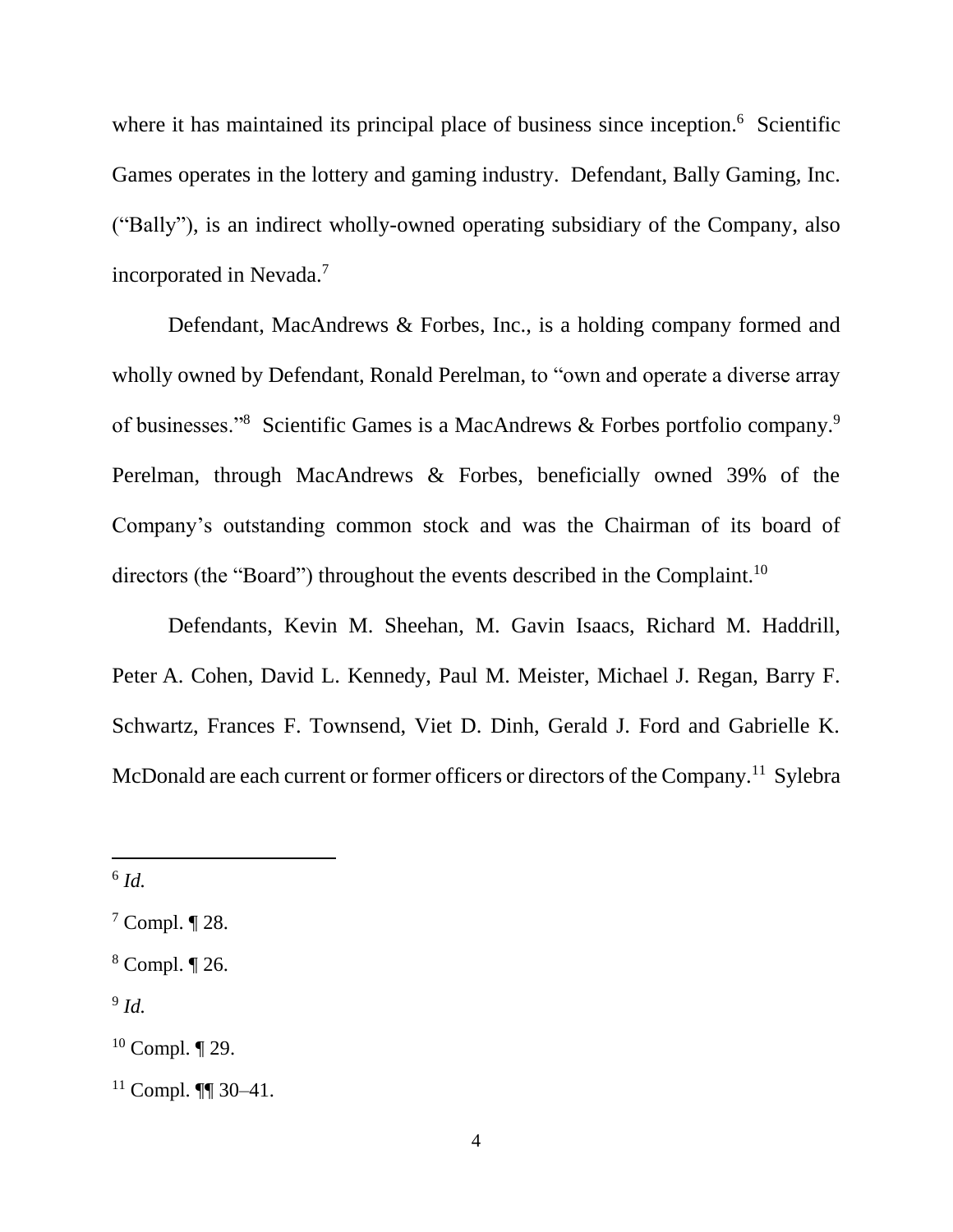alleges each of these defendants are beholden to Perelman and facilitated his breaches of fiduciary duty, as described below.

## **B. Suitability Requirements, Article Tenth and the Redemption Standard**

Sylebra first acquired stock in Scientific Games in early  $2015$ .<sup>12</sup> By February 2017, Sylebra owned 8,619,044 shares (or 9.84%) of the Company's Class A Common Stock.<sup>13</sup>

As gaming companies, both Scientific Games and Bally are subject to numerous "licensure [requirements] and regulations" "across multiple jurisdictions."<sup>14</sup> These regulations include so-called "suitability" requirements that apply to the Company's investors.<sup>15</sup> Since this was Sylebra's first foray as an investor in the gaming industry, it was particularly sensitive to the "suitability" requirements and worked diligently with the Company to ensure that it complied with the regulations in all jurisdictions where the Company operated.<sup>16</sup> At first, the

 $13$  *Id.* 

 $\overline{a}$ 

 $16$  Compl.  $\P$  65.

 $12$  Compl.  $\P$  63.

 $14$  Compl.  $\P$  64.

<sup>&</sup>lt;sup>15</sup> "Suitability" regulations generally require companies in the gaming industry to ensure that their investors are not engaged in or associated with illegal or illicit activity. Compl. ¶ 4. If a company violates suitability regulations, the company risks losing its gaming licenses. Compl. ¶ 78.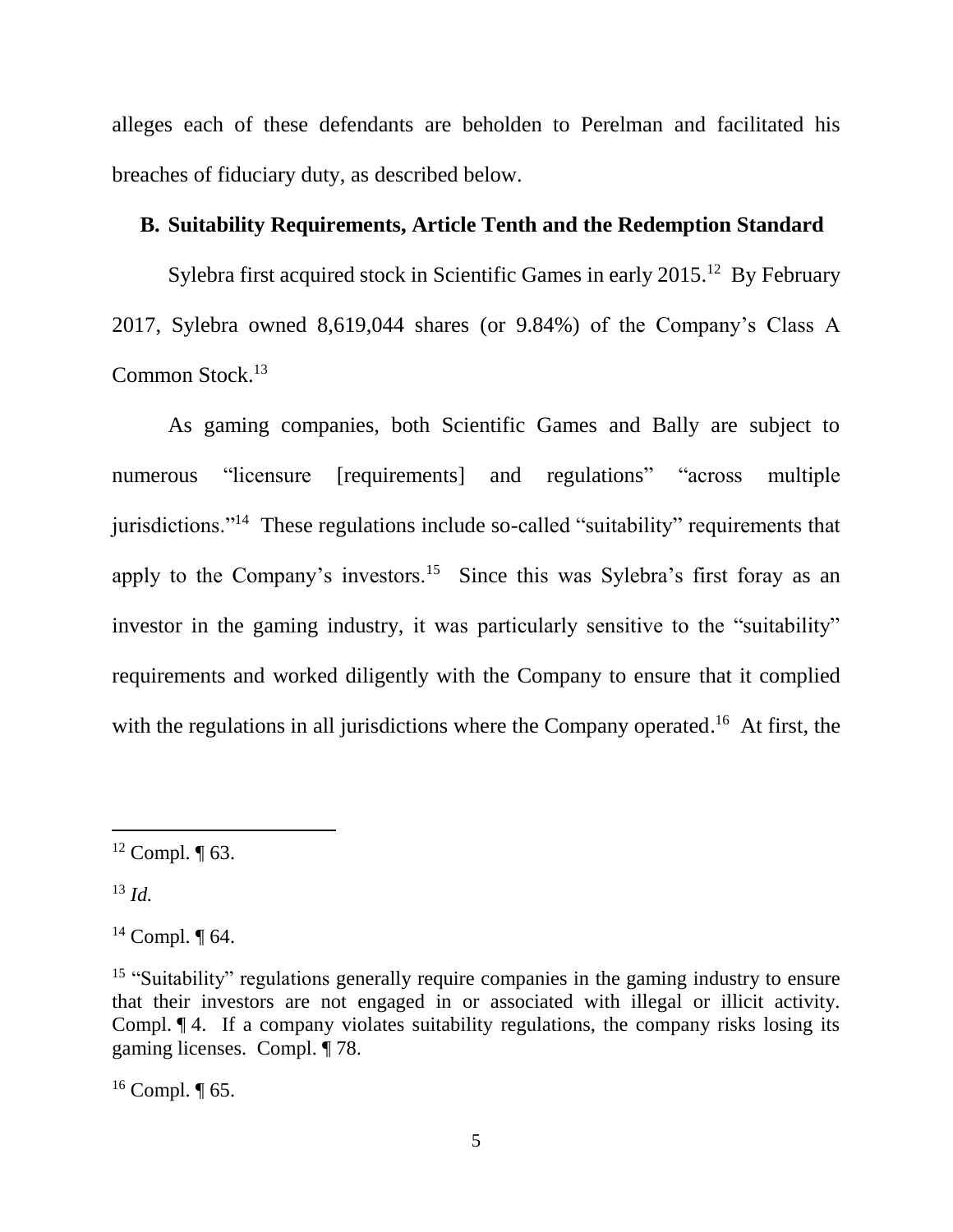Company was ready and willing to assist.<sup>17</sup> Happy to receive Sylebra's investment, the Company gave Sylebra no reason to be concerned that its structure, investment base or investment portfolio would run afoul of any suitability requirement.<sup>18</sup>

In April 2017, at Perelman's bidding, the Company began to question Sylebra's investment in a company called Qiwi plc  $("Qiwi")$ .<sup>19</sup> The questions followed a 2015 *New York Times* article, where it was reported that pro-Russian groups were illegally utilizing payment terminals owned by Qiwi to fund the war in eastern Ukraine.<sup>20</sup> While the Company expressed alarm that Sylebra would invest in a company like Qiwi, government authorities apparently did not share that alarm as none took any action against Qiwi in response to the  $2015$  article.<sup>21</sup> Thus, from Sylebra's perspective, the Company's questions were pretext for Perelman's effort to drive out an investor that posed "a threat to [Perelman's] total command over Scientific Games." 22

l

<sup>18</sup> *Id.*

 $^{21}$  *Id.* 

 $17 \, Id.$ 

 $19$  Compl. III 66-70.

<sup>&</sup>lt;sup>20</sup> Compl.  $\P$  68.

 $22$  Compl.  $\P$  66.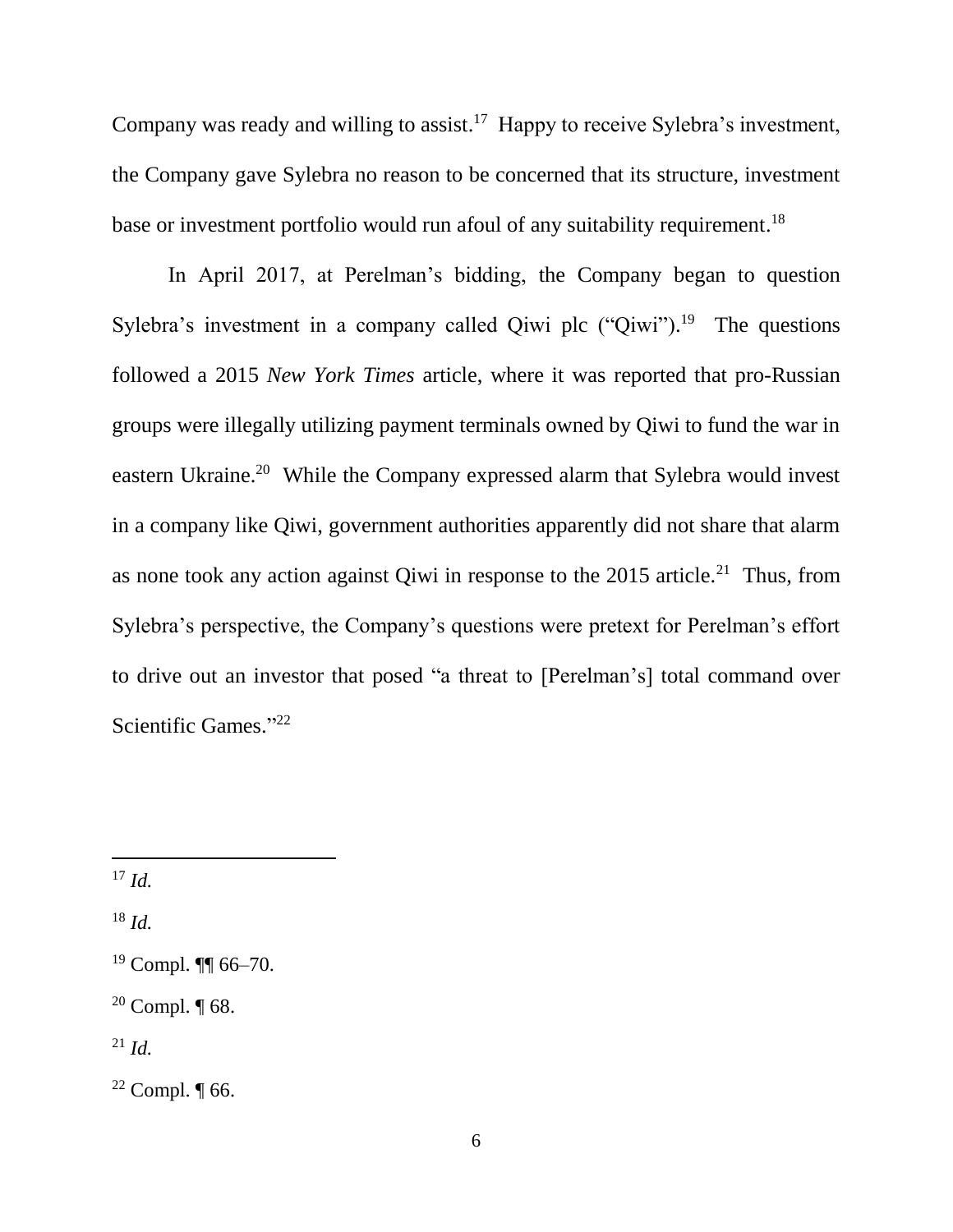On April 27, 2017, unbeknownst to Sylebra, the Company ratcheted its questions into action when it alerted numerous gaming regulators of Sylebra's investment in Qiwi. 23 According to Sylebra, the Company took this step so it could invoke "Article Tenth" of its then-operative Amended and Restated Articles of Incorporation (the "Delaware Charter").<sup>24</sup> Article Tenth, in relevant part, provided that, "all Securities of the [Company] shall be held subject to the suitability standards . . . of the [g]aming [a]uthorities."<sup>25</sup> It then laid out criteria by which the Company could deem that a stockholder was a "Disqualified Holder":

any holder of the [Company's] Securities (1) who is requested or required . . . to . . . submit to the jurisdiction of, or provide information to, any [g]aming [a]uthority and either refuses to do so or otherwise fails to comply with such request or requirement within a reasonable period of time, (2) who is determined or shall have been determined by any [g]aming [a]uthority not to be suitable . . . or (3) whose holding of Securities may result, in the judgment of the Board of Directors, in the failure of the [Company] or any Affiliate to obtain, maintain, renew or qualify for a license, contract, franchise or other regulatory approval with respect to the operation or conduct of the business of the [Company] . . . or any of its Affiliates from a [g]aming [a]uthority which conditions approval upon holders of the [Company's] Securities possessing prescribed qualifications.<sup>26</sup>

<sup>23</sup> Compl. ¶¶ 70, 79–80.

<sup>&</sup>lt;sup>24</sup> Compl.  $\P$  71; Transmittal Aff. of Riley T. Svikhart to the Opening Br. in Supp. of the Defs.' Mot. to Dismiss Pls.' Verified Compl. ("Svikhart Aff."), Ex. 8 ("Delaware Charter").

<sup>25</sup> Compl. ¶ 72; Delaware Charter, at 3.

<sup>26</sup> Compl. ¶ 73. Delaware Charter, at 4.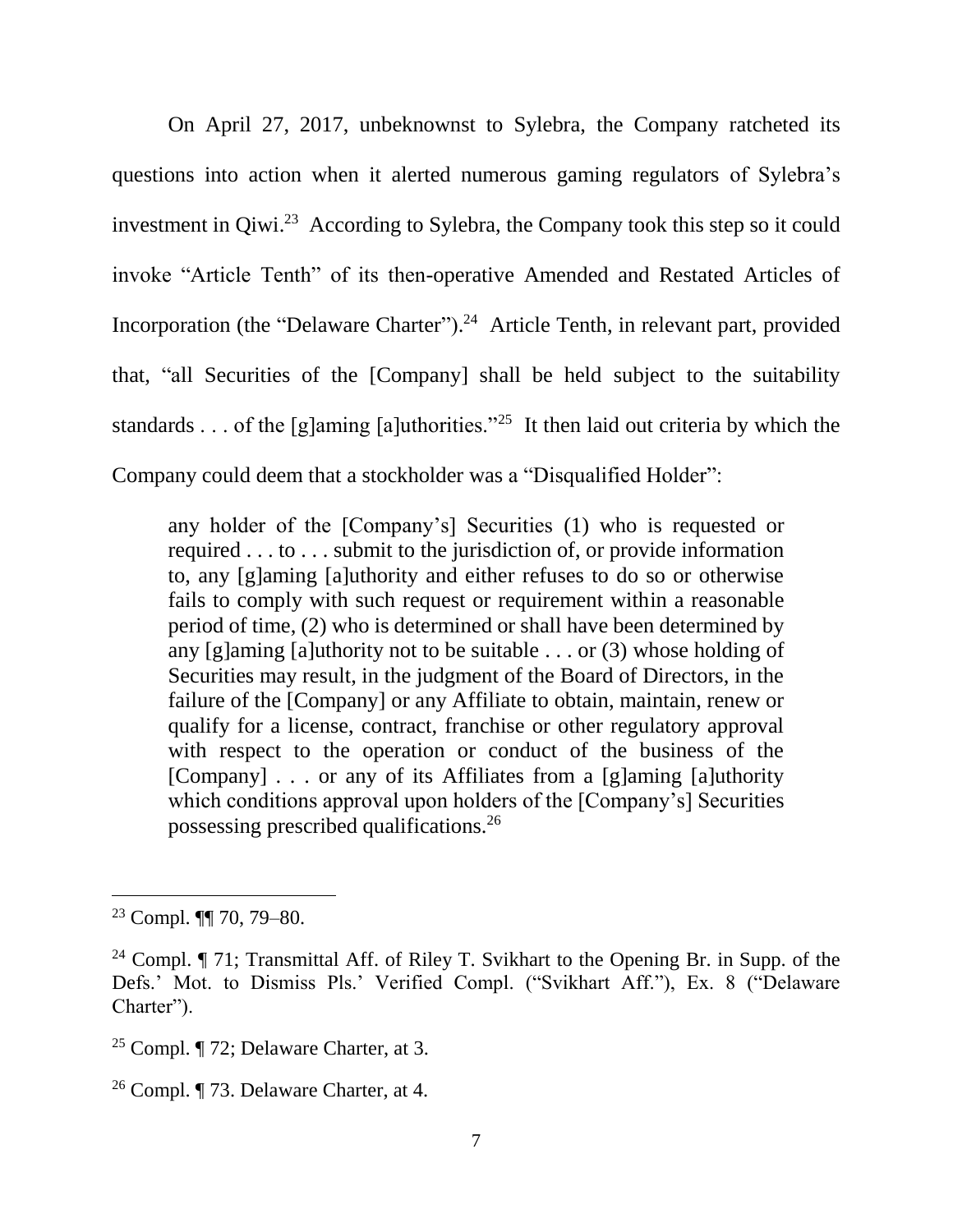If the Board deemed any stockholder to be a Disqualified Holder, then the Company could require the Disqualified Holder either to divest its interest within sixty days or, more relevant here, allow the Company to redeem the Disqualified Holder's stock at a specified "Redemption Price."<sup>27</sup> The Redemption Price was defined as:

a price equal to the lesser of (1) the average closing sale price of such Securities as reported for composite transactions in securities listed on the principal trading market on which such Securities are then listed or admitted for trading during the 30 trading days preceding the Notice Date or, if such Securities are not so listed or traded, at the fair value of the Securities determined in good faith by the Board of Directors and (2) the holder's original Purchase Price. $28$ 

Numerous regulators took the bait set by the Company and contacted Sylebra to inquire about its relationship with  $Q_i$ iwi.<sup>29</sup> Most notably, the Office of Enforcement Counsel of the Pennsylvania Gaming Control Board (the "Pennsylvania Regulator") and the U.S. Virgin Islands Casino Control Commission ("Virgin Islands Regulator") both initiated investigations of Sylebra's suitability.<sup>30</sup>

<sup>&</sup>lt;sup>27</sup> Compl.  $\P$ [ $76-77$ ; Delaware Charter, at 4.

<sup>28</sup> Compl. ¶ 77; Delaware Charter, at 4.

 $29$  Compl.  $\P$  8.

<sup>30</sup> Compl. ¶ 81.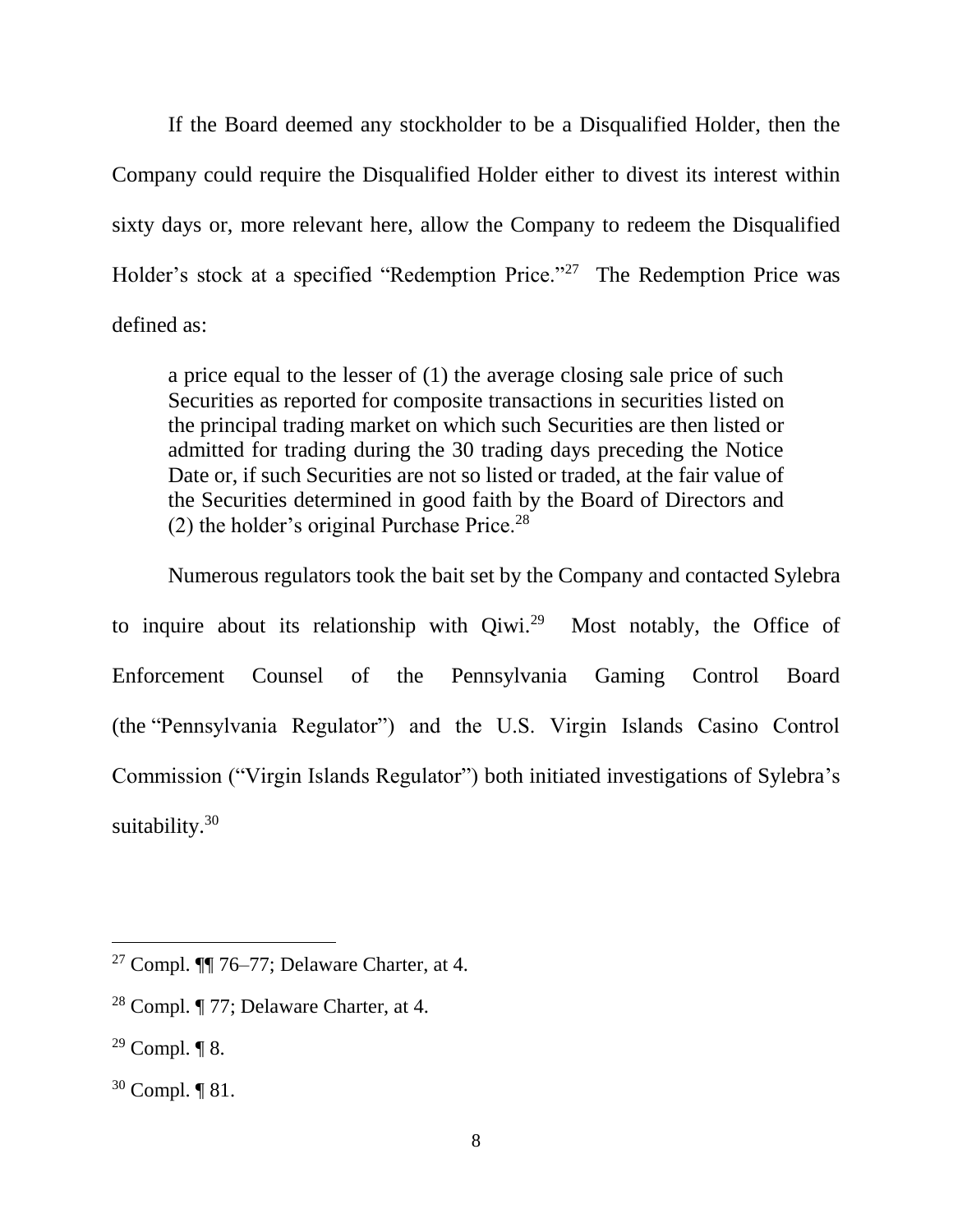### **C. The Pennsylvania and Virgin Islands Investigations**

On April 27, 2017, the Pennsylvania Regulator informed the Company that it had "determined that Sylebra . . . need[ed] to file a Principal Entity License . . . in order that a determination [could] be made as to Sylebra's suitability to maintain its association with Slot Machine Manufacturer Licensee Bally Gaming, Inc. and its affiliate Scientific Games."<sup>31</sup> Prior to this date, Sylebra was granted "institutional investor status" by the Pennsylvania Regulator, allowing it to bypass the Principal Entity Licensing requirements.<sup>32</sup> Pending completion of its investigation, the Pennsylvania Regulator restricted Sylebra's ability to divest its Scientific Games shares without permission.<sup>33</sup>

The following day, on April 28, the Company instructed Goldman Sachs to freeze Sylebra's investment to prevent divestment.<sup>34</sup> A few days later, on May 1, the Company sent a letter to Sylebra informing it of the Pennsylvania Regulator's demands regarding licensing and divestment.<sup>35</sup> The Company made similar

 $31$  Compl. **[84.** Although not entirely clear from the Complaint, it appears the process of obtaining a Principal Entity License includes an investigation into the applicant's fitness for licensure. Compl. ¶¶ 88, 90.

<sup>32</sup> Compl. ¶ 85.

<sup>33</sup> Compl. ¶ 86.

<sup>34</sup> Compl. ¶ 87.

<sup>35</sup> Compl. ¶ 88.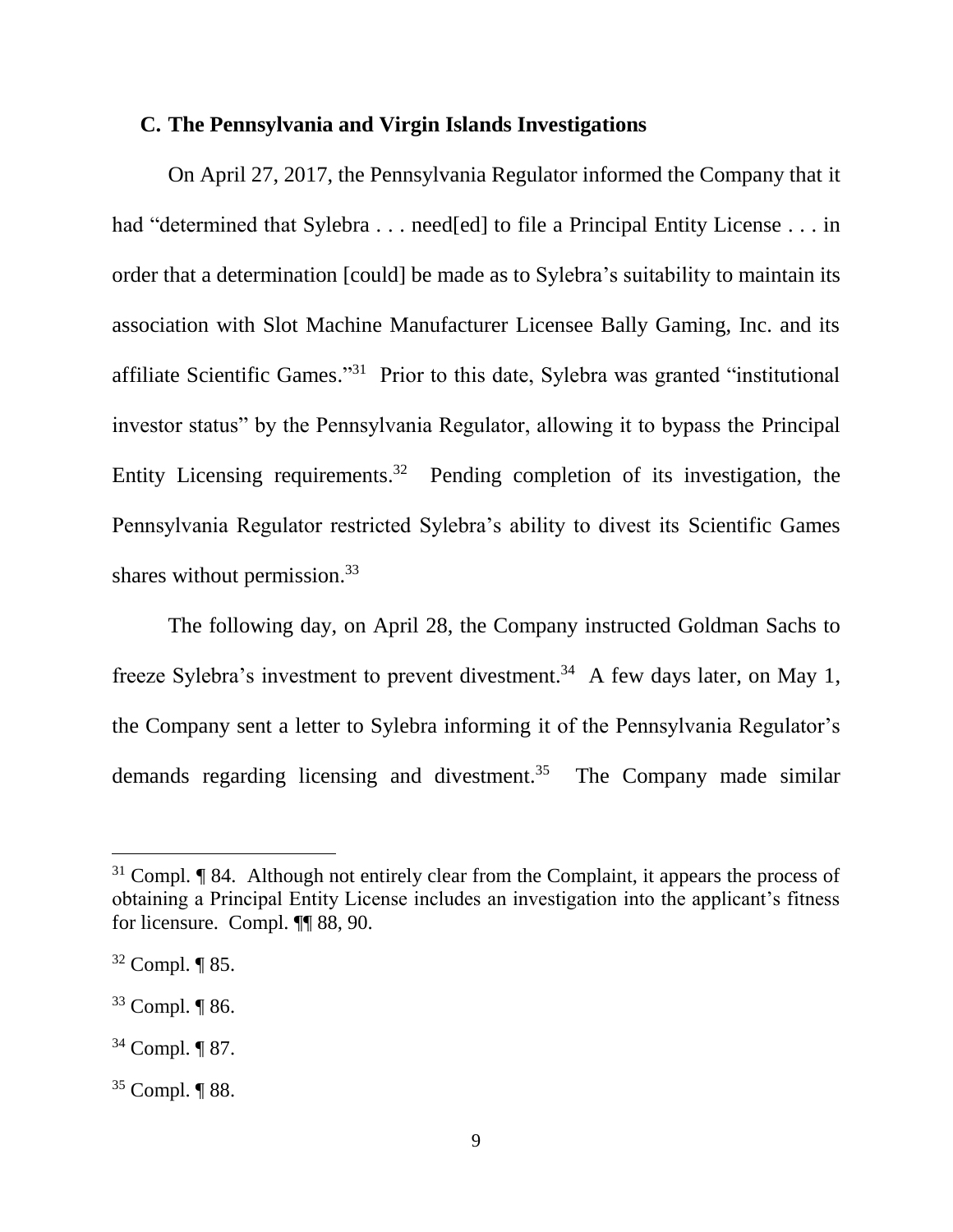demands in its own right, and requested that Sylebra identify "all record holders of shares under Sylebra's management."<sup>36</sup> Sylebra responded by informing the Company that it was in discussions with the Pennsylvania Regulator and had no intention of divesting its Scientific Games stock.<sup>37</sup>

On May 15, 2017, the Pennsylvania Regulator confirmed that Sylebra had divested a majority of its shares in Qiwi, but also confirmed that the investigation was still open pending Sylebra's final divestiture of all Qiwi stock and its satisfactory explanation of the fund's structure.<sup>38</sup> On June 21, 2017, the Pennsylvania Regulator lifted its restrictions on Sylebra's ability to divest its stock in the Company.<sup>39</sup> Unfortunately, Sylebra's regulatory woes did not end there.

One day after the Pennsylvania Regulator lifted its trading restriction, the Virgin Islands Regulator issued a directive restricting Sylebra's ability to divest its shares in the Company pending a suitability investigation of its own.<sup>40</sup> This directive was issued by the Chairman of the Virgin Islands Regulator, Violet Anne Golden ("Chair Golden"), citing to both a letter from the Company in which it detailed the

l

<sup>39</sup> Compl. ¶ 92.

<sup>36</sup> *Id.*

<sup>37</sup> Compl. ¶ 90.

<sup>38</sup> Compl. ¶ 91.

<sup>40</sup> Compl. ¶ 103.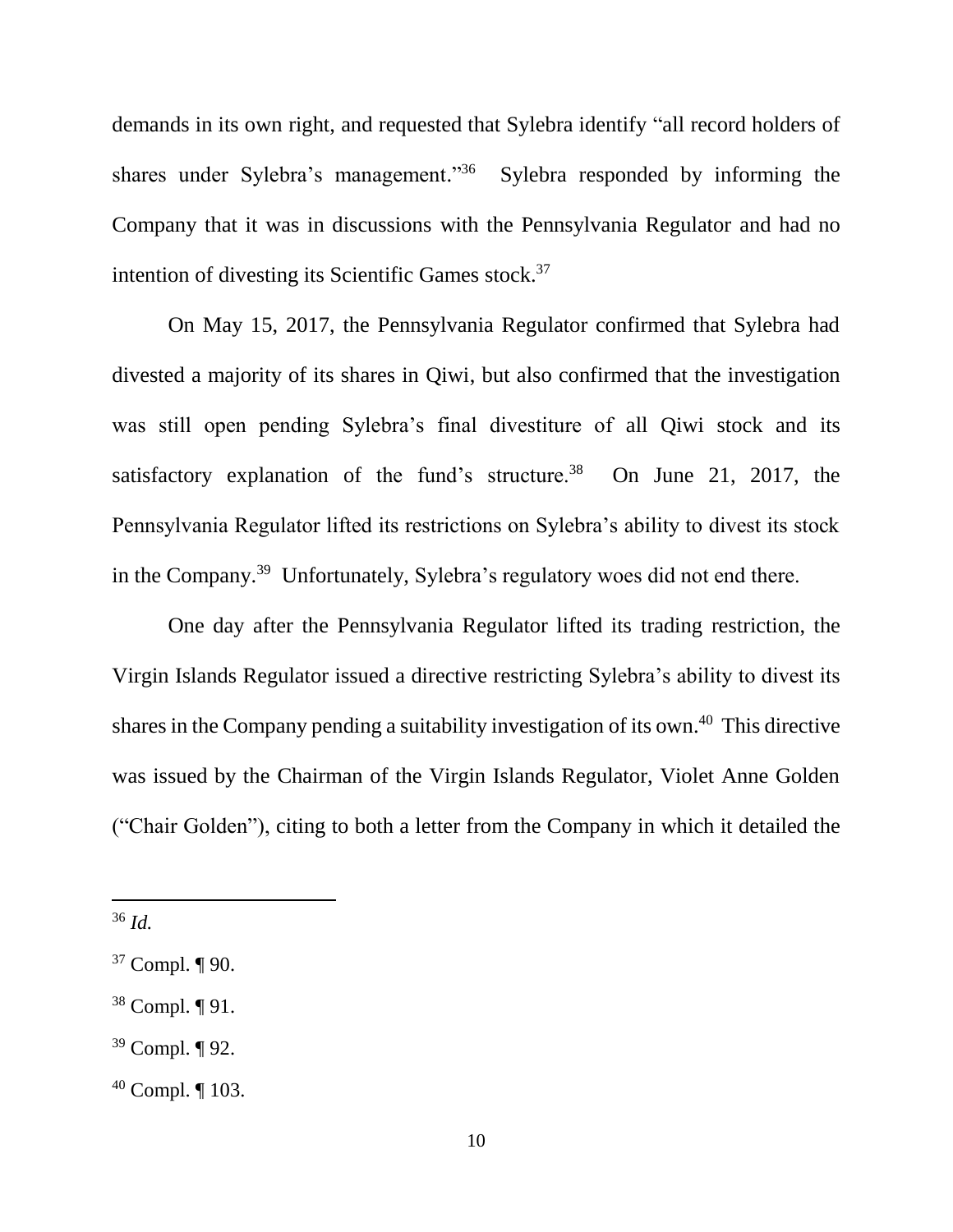Board's concerns, dated June 2, 2017, and Sylebra's investment in Qiwi, as the bases for the directive. $41$ 

In a strange twist, Chair Golden directed "Sylebra to tender \$75,000 to the Virgin Islands Regulator" to conduct a suitability investigation.<sup>42</sup> Sylebra reluctantly complied. It later discovered that only a small portion of its \$75,000 was used to pay for the suitability investigation.<sup>43</sup> Not coincidentally, Chair Golden was later indicted on federal charges of embezzlement, conspiracy, wire fraud and obtaining money under false pretenses.<sup>44</sup>

On January 13, 2020, the Virgin Islands Regulator "lifted the trading restriction directive with immediate effect" after it reviewed the circumstances giving rise to the directive "following Chair Golden's admission of guilt."<sup>45</sup> Bally immediately filed a motion for reconsideration, seeking a hearing and maintenance of the divestiture restriction.<sup>46</sup> This regulatory investigation remains in limbo.

<sup>44</sup> *Id.*

l

<sup>46</sup> *Id.* 

<sup>41</sup> Compl. ¶ 106.

 $42$  Compl.  $\P$  108.

<sup>43</sup> Compl. ¶ 111.

<sup>45</sup> Compl. ¶ 114.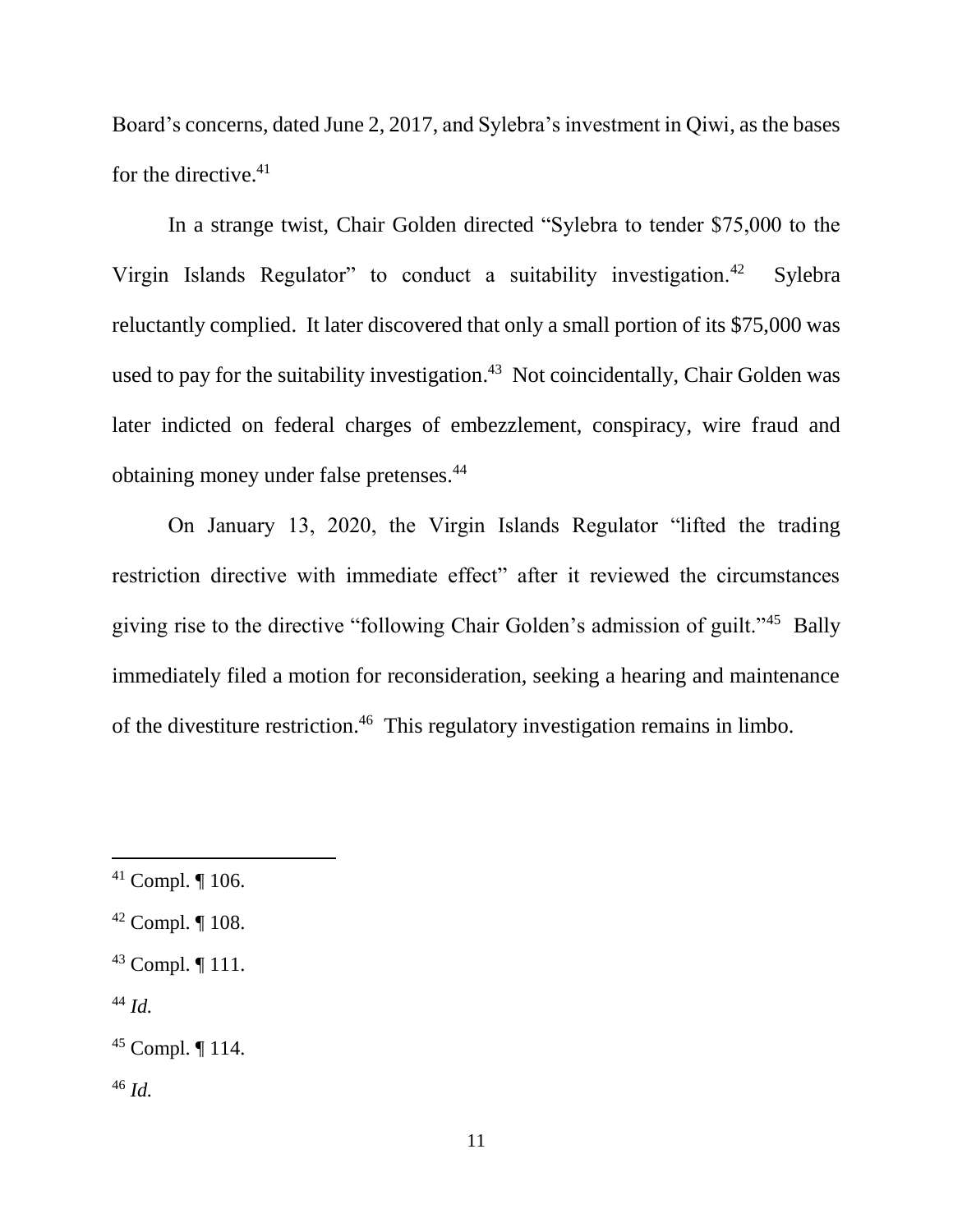### **D. Scientific Games Performs Its Own Suitability Investigation of Sylebra**

In the midst of the Pennsylvania Regulator's investigation, in May 2017, the Company sent a letter requesting that Sylebra provide the Company with the same information it was providing to the Pennsylvania Regulator.<sup>47</sup> The requested information included a list of Sylebra's limited partner investors, a list of companies affiliated with Sylebra, a list of jurisdictions in which Sylebra is regulated and a list of companies in which Sylebra is invested. 48 The Company explained that it sought this and other information about Sylebra in order to "ensure compliance with the Bank Secrecy Act and anti-money laundering requirements within the gaming industry."49

Sylebra responded to the Company's requests by providing both detail regarding "how Sylebra's fund administrator applied industry-standard KYC and AML processes" to manage the fund and a breakdown of the world regions in which its investments originate.<sup>50</sup> Sylebra explained that confidentiality restrictions prevented it from providing more details regarding its investors but proposed that it could provide that information to the Pennsylvania Regulator without violating its

<sup>47</sup> Compl. ¶ 116.

<sup>48</sup> *Id.*

<sup>49</sup> Compl. ¶ 118.

<sup>50</sup> Compl. ¶ 121.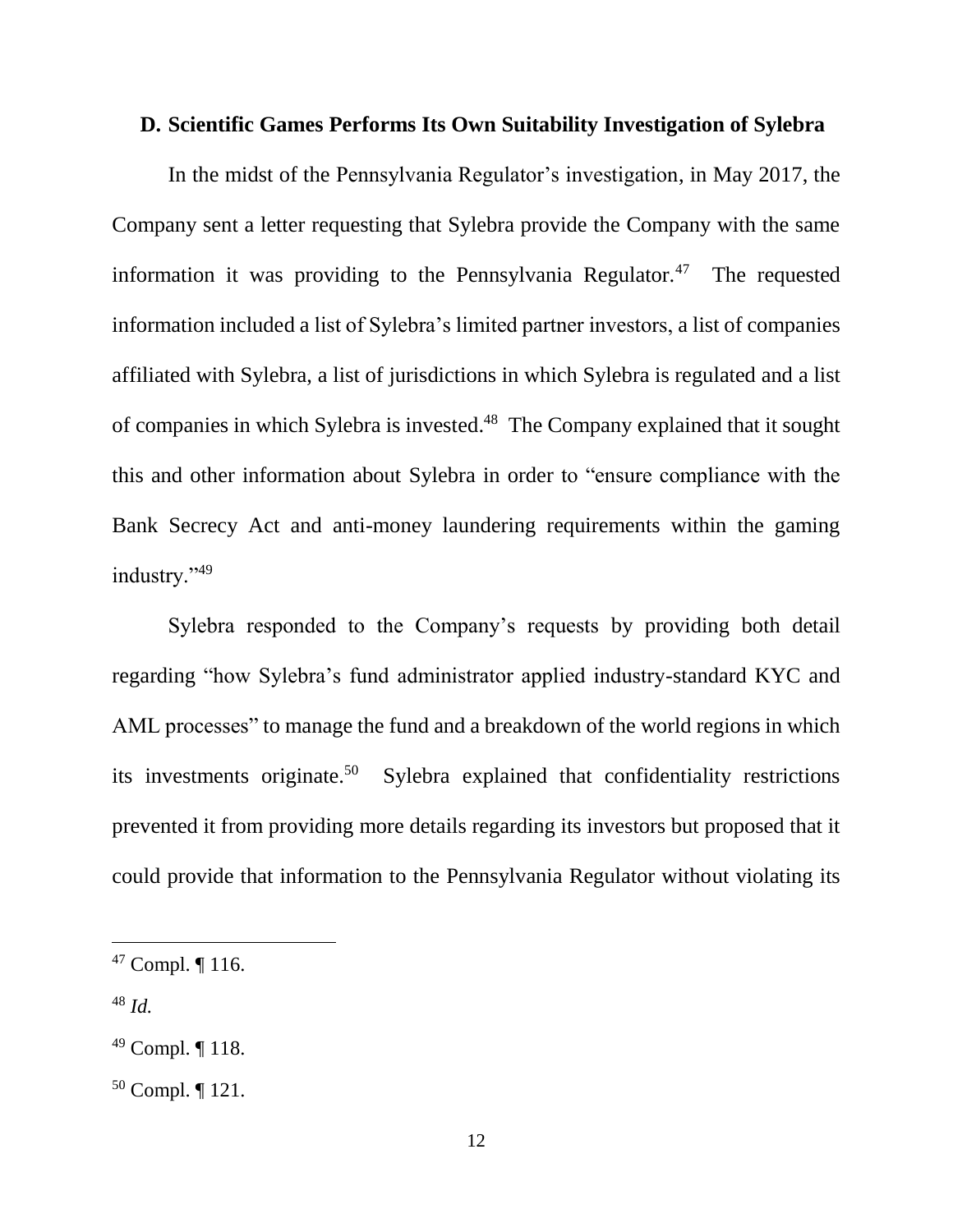agreements with investors.<sup>51</sup> The Company initially agreed that this course of action would satisfy its concerns, but later "reneged on the agreement" without explanation. 52

### **E. Scientific Games Amends Its Delaware Bylaws**

Amidst growing tensions between the Company and Sylebra, the Board amended its Delaware Amended and Restated Bylaws (the "Delaware Bylaws") on June 9, 2017, to include two new provisions: Section 8.05 and Section 8.06.<sup>53</sup> Section 8.05 allowed the Company to invalidate the shares of any stockholder that had received a redemption notice following a determination that the stockholder was a Disqualified Holder.<sup>54</sup> Section 8.06 required the Company to conduct a suitability analysis of each "Significant Stockholder," defined as any stockholder that beneficially owned 5% or more of any class of stock.<sup>55</sup> In conducting such analyses, this Section authorized the Company to request "all relevant information pertaining to suitability and/or qualification."<sup>56</sup>

- <sup>54</sup> Compl. ¶ 127.
- <sup>55</sup> Compl. ¶ 131.
- <sup>56</sup> Compl. ¶ 137.

<sup>51</sup> Compl. ¶ 122.

<sup>52</sup> Compl. ¶¶ 122–24.

<sup>53</sup> Compl. ¶¶ 127, 131.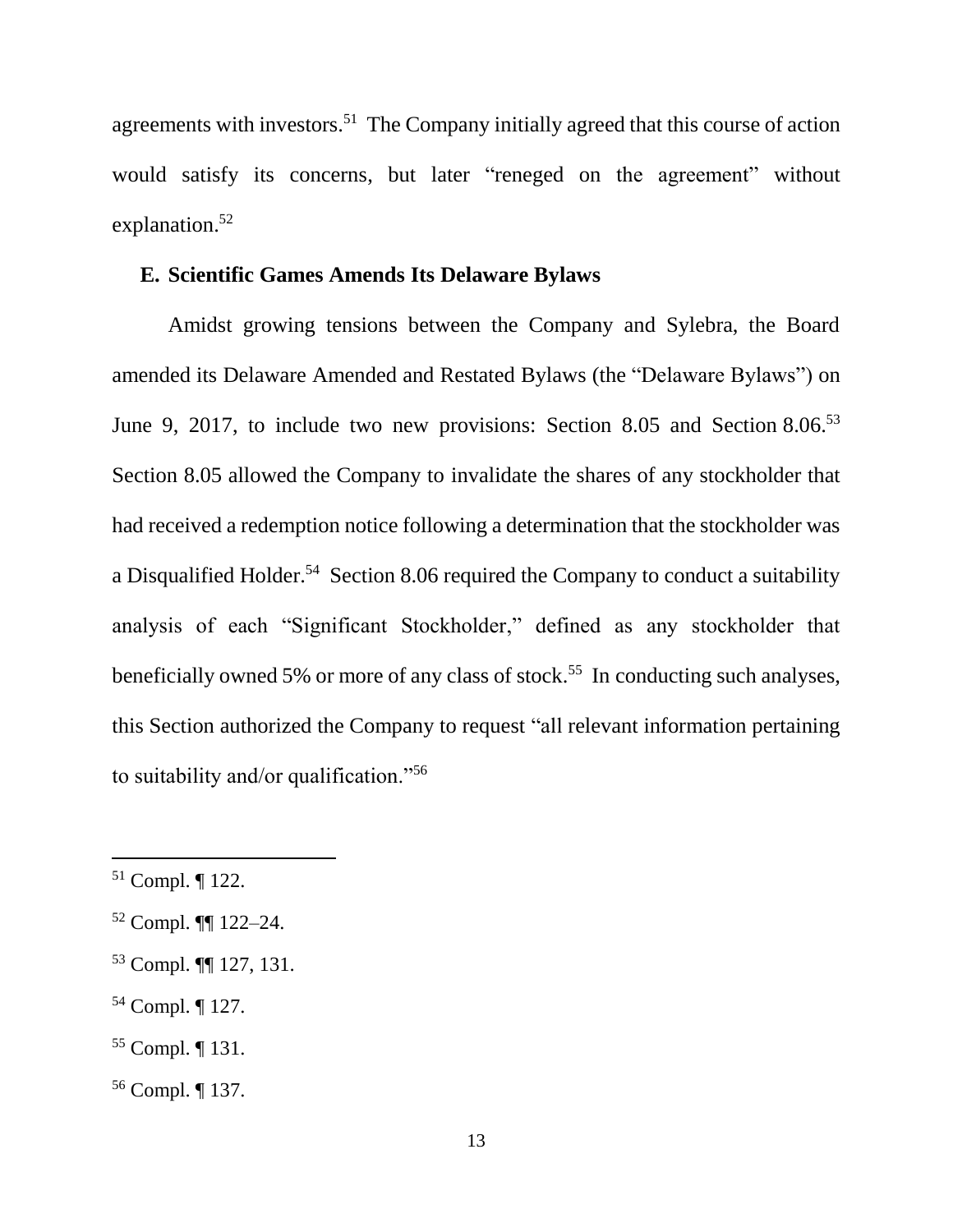According to Sylebra, Section 8.05 exceeded the authority provided to the Company in Article Tenth since that Delaware Charter provision "said nothing about the Company's ability to render securities held by a Disqualified Holder invalid such that it could void any transfer made by a stockholder that receives a redemption notice."<sup>57</sup> As for Section 8.06, Sylebra contends this Section also conflicts with Article Tenth, since that Charter provision did not "sanction[] the investigation of stockholders who otherwise satisfied the prescribed regulations of gaming authorities."<sup>58</sup> Of course, Sylebra did nothing to challenge these new bylaws at the time they were adopted.

Citing its new Delaware Bylaws, the Company sent Sylebra a letter on June 17, 2017, requesting further confidential information to facilitate the Company's "continuing qualification and suitability analysis with respect to Sylebra."<sup>59</sup> As the Company's suitability investigation escalated, so did tensions between the parties.

<sup>57</sup> Compl. ¶ 128.

<sup>58</sup> Compl. ¶ 133.

<sup>59</sup> Compl. ¶ 140.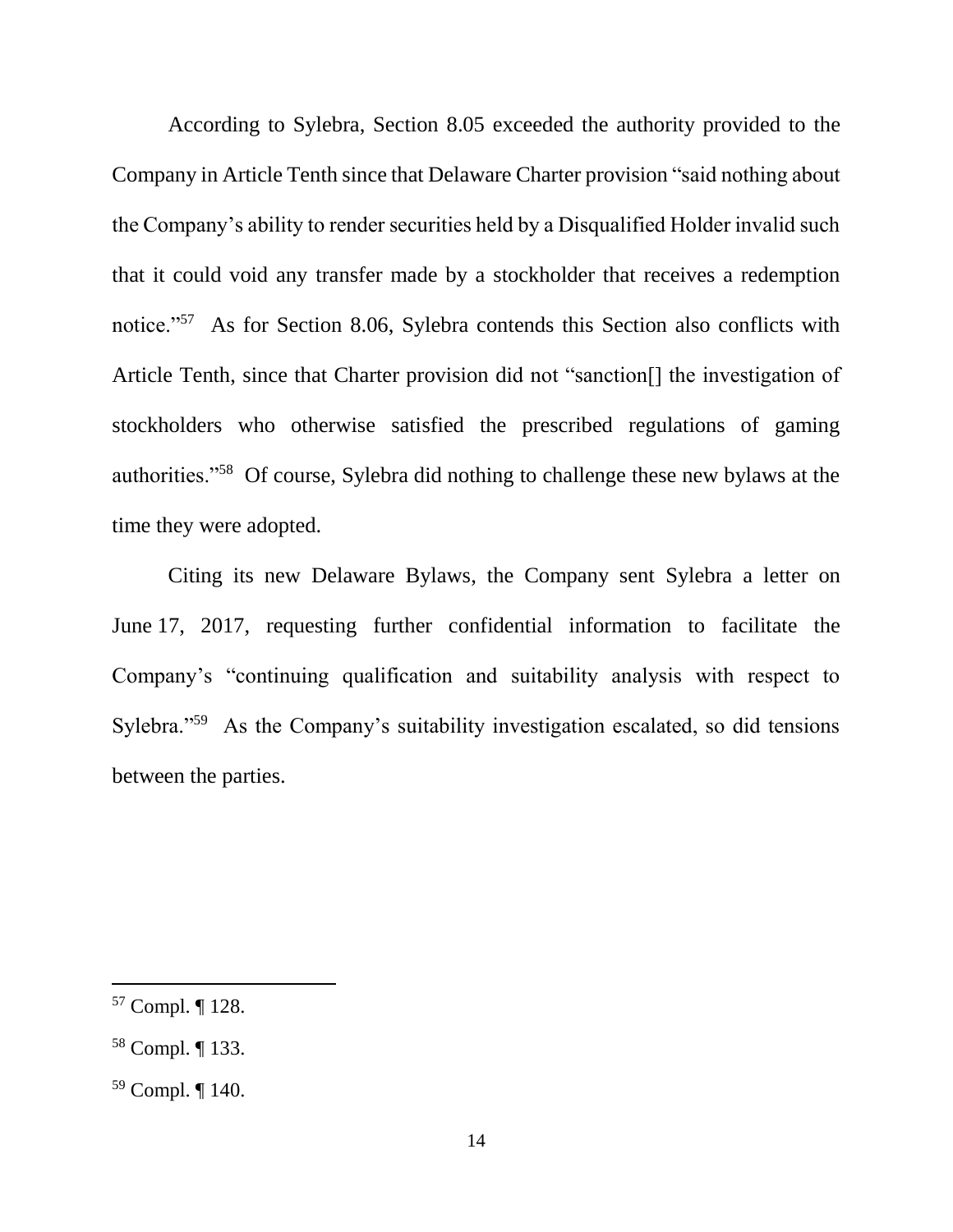### **F. Scientific Games Reincorporates in Nevada**

On September 18, 2017, the Company announced its plans to enter into a merger for the purposes of reincorporating the Company in Nevada (the "Reincorporation Merger" or "Reincorporation").<sup>60</sup> The Company disseminated its proxy materials relating to the Reincorporation Merger (the "Proxy") on October 20,  $2017$ .<sup>61</sup>

According to Sylebra, the Proxy was materially false and misleading in several respects, including that it: (i) misrepresented the Company's reasons for reincorporating in Nevada by failing to explain that the real reason for the move was to "further Perelman's campaign to harm the Sylebra Plaintiffs' investment and consolidate his power"; (ii) falsely disclosed that "the rights of stockholders under the New Charter and New Bylaws are substantially the same as under the Company's [Delaware] Charter and Bylaws"; (iii) did not discuss the Board's amendments to the Delaware Bylaws in June 2017; (iv) did not disclose that the change in the definition of Disqualified Holder was part of the Company's campaign to prompt government regulators to make adverse findings against Sylebra; and (v) masked the change in Disqualified Holder, which now allowed the Company to deem

 $\overline{a}$ 

.

 $60$  Compl.  $\P$  144.

 $61$  Compl.  $\P$  145.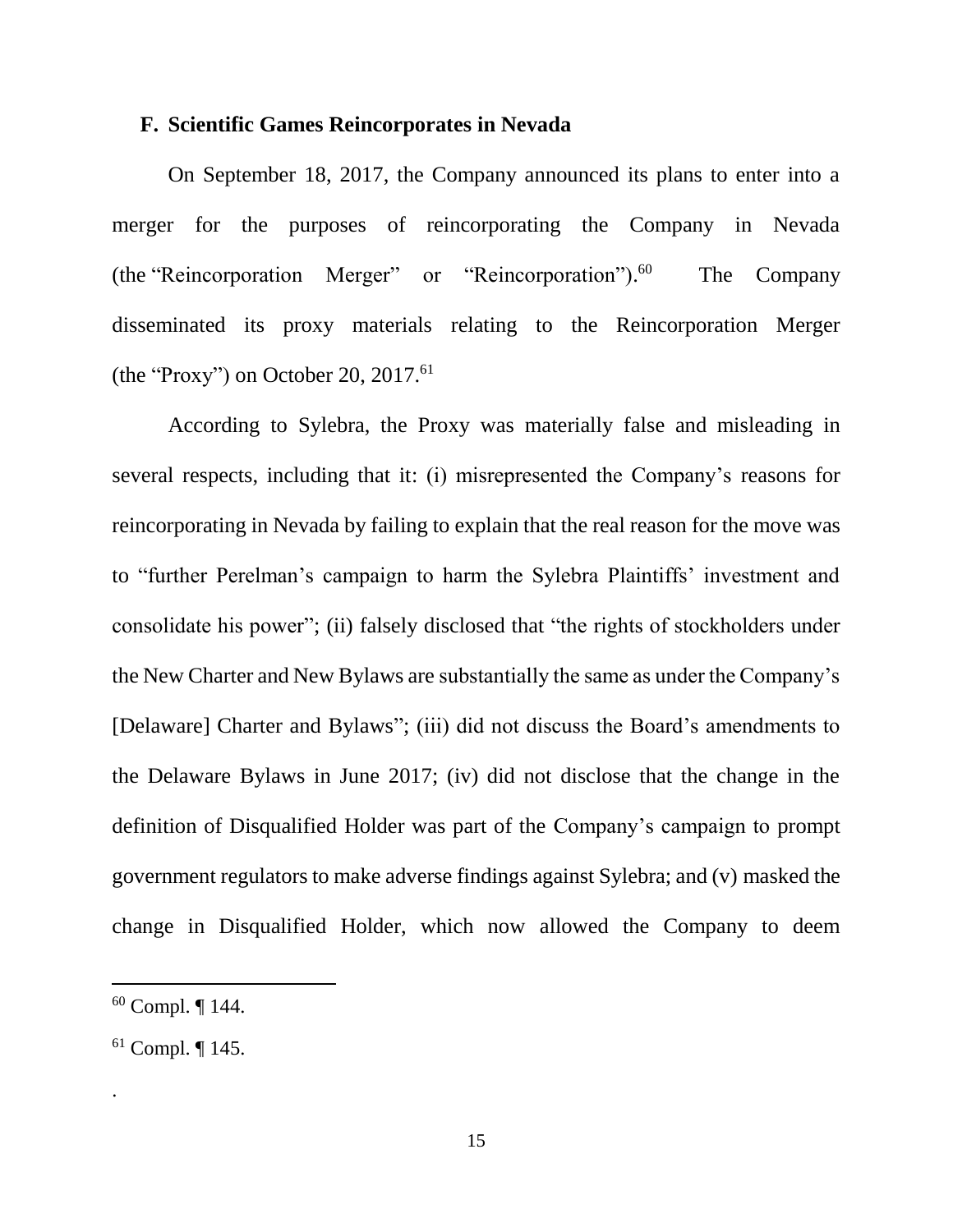disqualified any stockholder that might "cause . . . the imposition of any materially burdensome or unacceptable terms or conditions on any Gaming License."<sup>62</sup>

Sylebra also maintains the Proxy failed to highlight three important distinctions between the Delaware Charter and the to-be-enacted Nevada Amended and Restated Articles of Incorporation (the "Nevada Charter"): (i) Article Tenth (now Article VIII of the Nevada Charter) was changed to grant the Company power to look beyond the record holder to any beneficial owners when reviewing suitability; (ii) the Nevada Charter's new Article VIII also gave the Board the discretion "to take such other action, to the extent not prohibited by law, as it deems necessary or advisable to protect the Company or any of its Affiliates from the denial or loss or threatened denial or loss of any Gaming license"; and (iii) the Nevada Charter added a provision that the Company is *not* required to redeem or repurchase shares owned or controlled by a Disqualified Holder, even though delivering a redemption notice to a Disqualified Holder constituted a binding agreement on behalf of the Company to redeem. $63$  In addition, the Proxy did not accurately disclose why the new Nevada Amended and Restated Bylaws (the "Nevada Bylaws") would contain a forum selection bylaw designating the courts of Clark

<sup>62</sup> Compl. ¶¶ 146–56.

<sup>63</sup> Compl. ¶¶ 157–62 (emphasis added); Svikhart Aff., Ex. 3 ("Nevada Charter") at 5.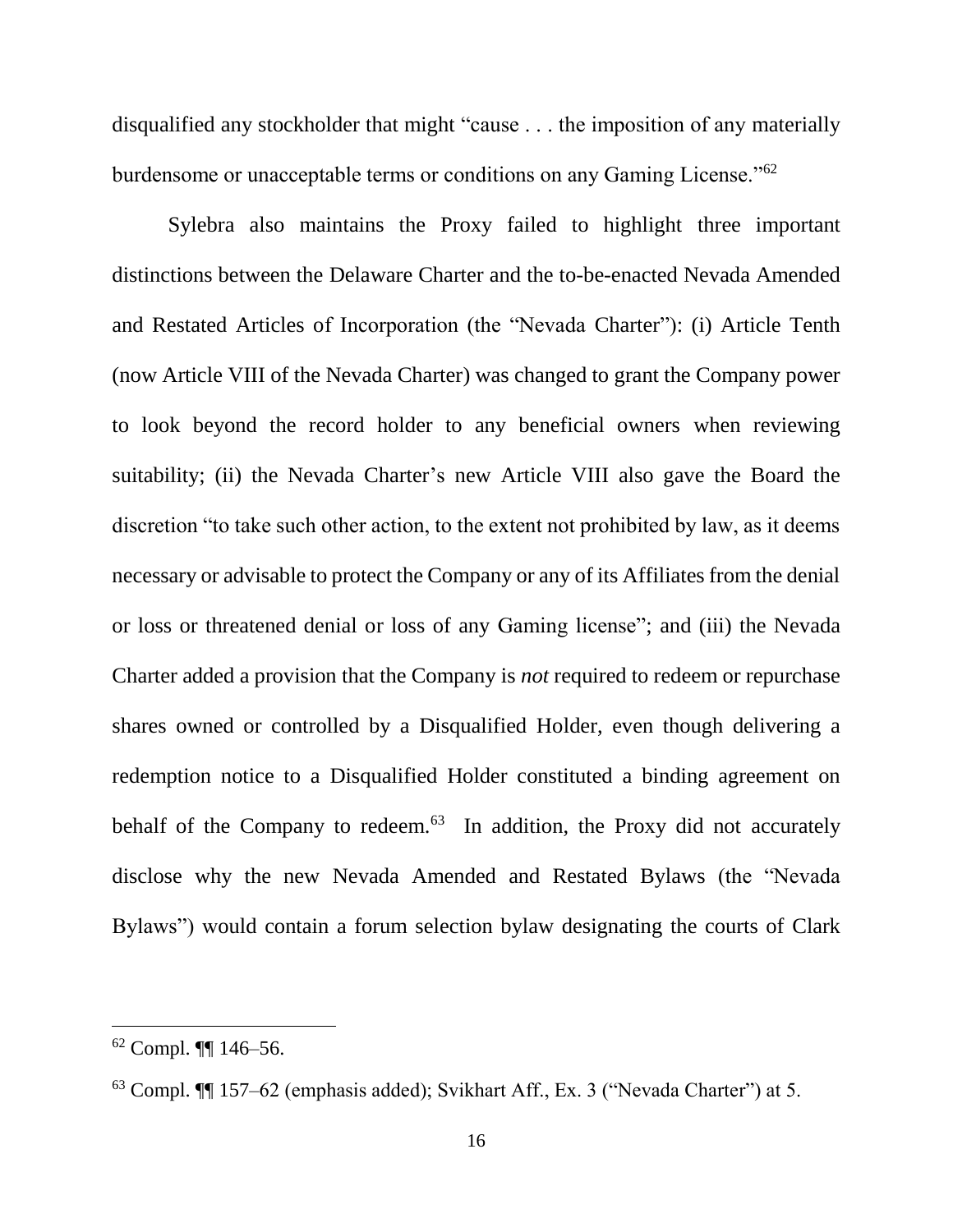County, Nevada as the sole and exclusive forum to litigate stockholder disputes (the "Forum Selection Bylaw"). 64

According to the Proxy, the move to Nevada was justified because "Delaware law does not afford the same substantive rights and protections under Nevada law," specifically noting that "reincorporation will result in the elimination of any liability of an officer or director for a breach of the duty of loyalty unless arising from intentional misconduct, fraud, or a knowing violation of law."<sup>65</sup> Importantly, the Proxy also explained that "[p]rimarily, the reincorporation merger will allow us to better align our legal domicile with our global corporate headquarters and our primary US manufacturing operations."<sup>66</sup>

In unanimously approving the Reincorporation Merger and recommending it to stockholders, the Board determined that the transaction "[was] advisable, fair to and in the best interests of [the] stockholders."<sup>67</sup> On November 27, 2017, a majority of Scientific Games' stockholders approved the Reincorporation Merger. According

<sup>64</sup> Compl. ¶ 164; Svikhart Aff., Ex. 2 ("Nevada Bylaws") at 17.

 $65$  Compl.  $\P$  165; Svikhart Aff., Ex. 1 ("Proxy") at 5. Along these lines, the Proxy indicates that incorporating in Nevada "may help us attract and retain qualified management by reducing the risk of lawsuits being filed against the Company and its directors and officers." Proxy, at 4.

 $66$  Proxy, at 4.

<sup>67</sup> Compl. ¶ 168.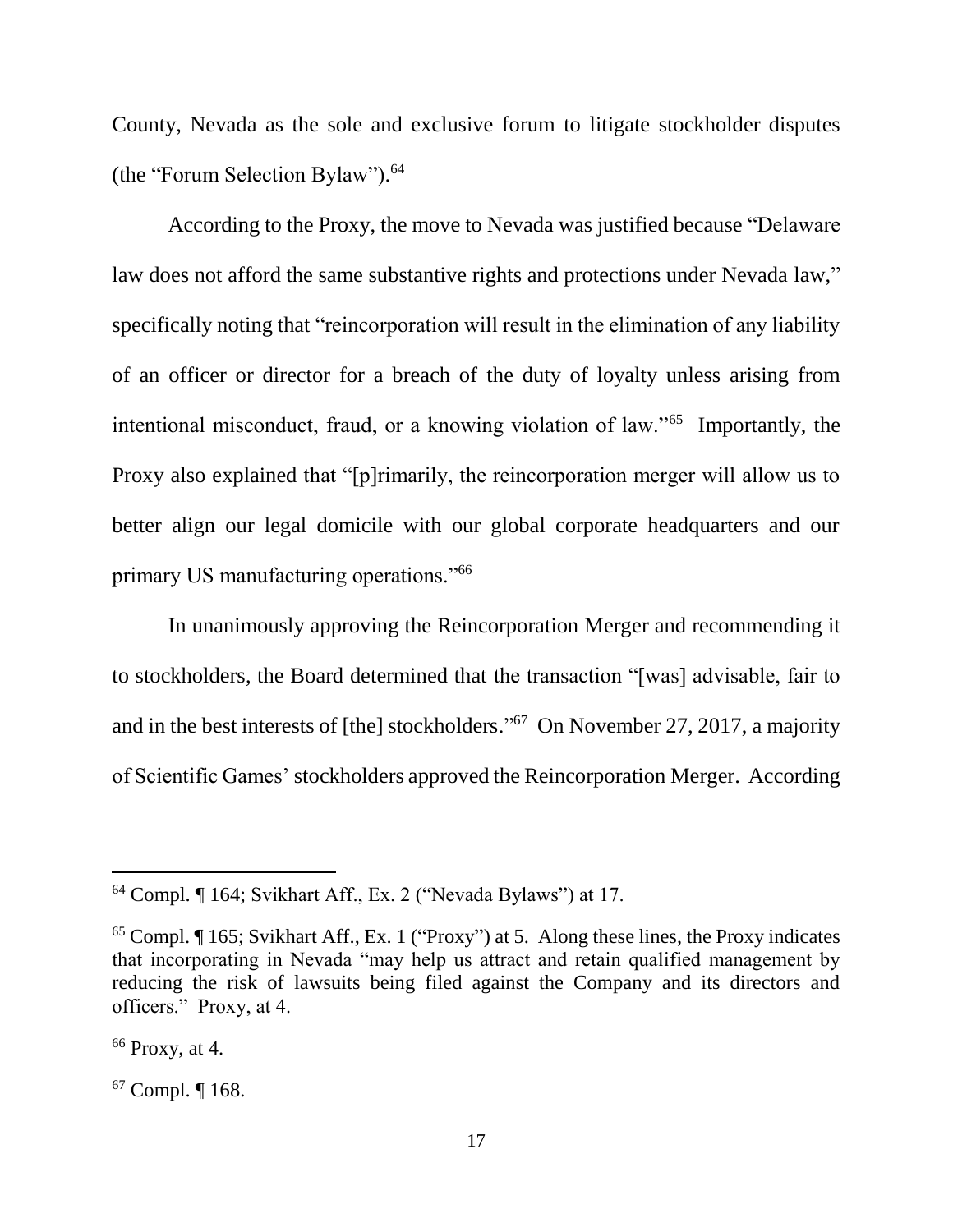to Sylebra, the vote was a sham because the stockholders were misled by the Proxy and, therefore, did not understand that the Reincorporation was the latest salvo in Perelman's campaign to drive Sylebra out of the Company.<sup>68</sup> Sylebra also observes that the Reincorporation Merger would not have been approved had Perelman not voted his controlling block in favor of the transaction. 69

## **G. Scientific Games Files Suit Against Sylebra in Nevada**

The Reincorporation Merger was executed on January 10,  $2018$ <sup>70</sup> In the months that followed, the Company ramped up its suitability investigation of Sylebra by peppering it with requests for confidential information while declining to explain the reasons for its requests.<sup>71</sup> When Sylebra's offers to explore "an amicable solution" were summarily rejected,<sup>72</sup> it began to question why the Company was not investigating other stockholders given that Sylebra was "in the same position as every investor that holds 5% or more of [the Company]."<sup>73</sup> On June 14, 2019, the day after Sylebra sent its most direct rejoinder to the Company, the Company and

<sup>70</sup> Compl. ¶ 171.

- $71$  Compl.  $\P\P$  174–75.
- <sup>72</sup> Compl. ¶¶ 176–77.

<sup>68</sup> Compl. ¶¶ 169–70.

<sup>69</sup> Compl. ¶¶ 169–70.

<sup>73</sup> Compl. ¶ 179.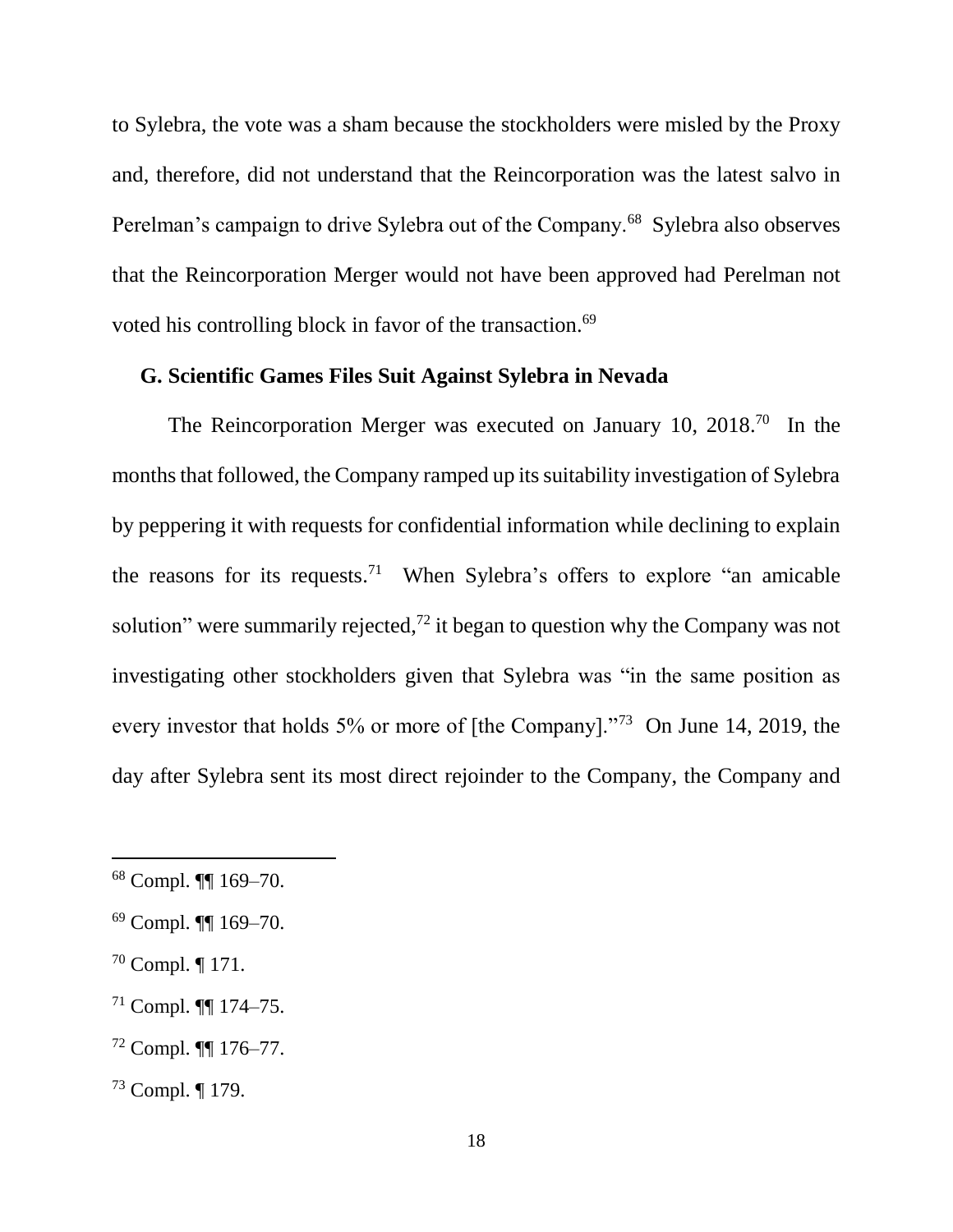Bally filed suit against Sylebra in Nevada state court to compel Sylebra's compliance with the suitability investigation under the Company's Nevada Bylaws (the "Nevada Action").<sup>74</sup> After its attempt to remove the Nevada Action to federal court failed, Sylebra filed this Delaware action on October 23, 2019.<sup>75</sup>

### **H. Procedural History**

In its eleven count Complaint, Sylebra primarily seeks to have this Court declare as invalid and unenforceable: (1) Sections 8.05, 8.06 and 10.01 of the Delaware Bylaws, (2) amendments to Article VIII of the Nevada Charter, and (3) the Forum Selection Bylaw.<sup>76</sup> Sylebra also seeks an order enjoining Defendants from depriving Sylebra of its rightful holdings in Scientific Games in breach of their fiduciary duties, which, as explained below, I interpret as effectively asking this Court to declare a number of provisions in the Nevada Charter, particularly Article VIII, unenforceable as against Sylebra.<sup>77</sup>

Following full briefing and oral argument on Defendants' Motion to Dismiss, Sylebra filed a Motion for Leave to File a Second Amended Complaint on July 17,

<sup>75</sup> *Id.*

<sup>74</sup> Compl. ¶ 180.

<sup>76</sup> Compl., Prayer for Relief (b).

<sup>77</sup> Compl., Prayer for Relief (a).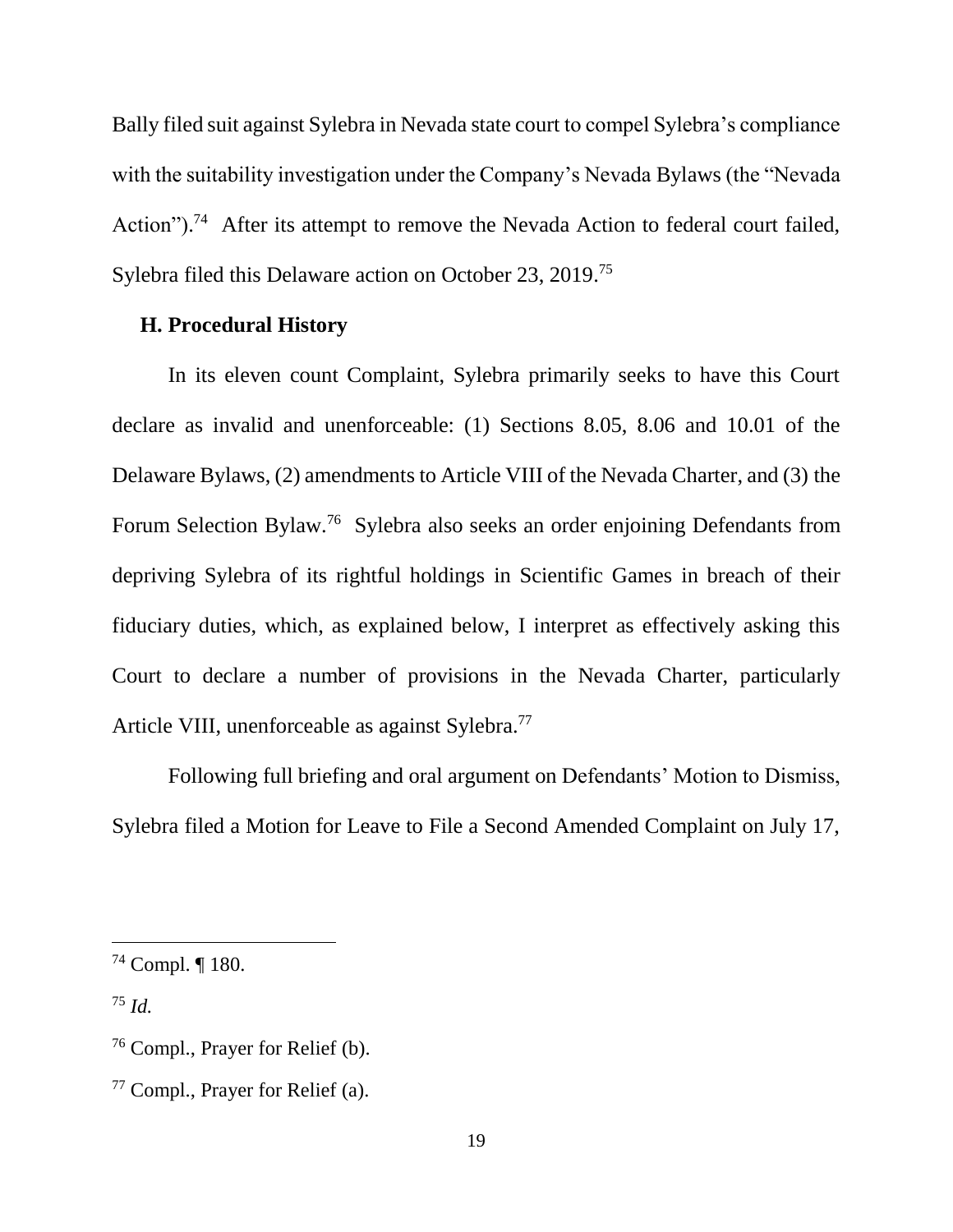2020. Defendants oppose that motion as untimely, prejudicial and prohibited by Chancery Rule 15(aaa).

### **II. ANALYSIS**

The Defendants move to dismiss under both Chancery Rule 12(b)(3) for improper venue and Chancery Rule 12(b)(6) for failure to state viable claims. Because I am satisfied dismissal is mandated under Rule 12(b)(3), I will not address the merits of the claims under Rule  $12(b)(6)$ .<sup>78</sup> Before addressing the grounds for dismissal, I take up Plaintiffs' motion to amend.

### **A. The Motion to Amend**

Rule 15(a) makes clear that leave to amend pleadings "shall be freely given."<sup>79</sup> "Notwithstanding Rule 15(a)," however, this Court will deny leave to amend when a plaintiff fully engages on a motion to dismiss under Rule 12(b)(6) without first seeking leave to amend so that it can address the pleading deficiencies exposed in the motion.<sup>80</sup> In such instances, where the plaintiff elects to oppose dismissal rather than amend, the Court will consider the motion to dismiss on the merits of the

<sup>&</sup>lt;sup>78</sup> In my view, it is best for a court dismissing on venue grounds to avoid addressing the merits of claims, lest that gratuitous analysis confound the analysis of the court where venue properly lies.

 $79$  Ct. Ch. R. 15(a).

<sup>&</sup>lt;sup>80</sup> Rule 15(aaa) provides that "a party . . . must file an amended complaint, or motion to amend . . . no later than the time such party's answering brief . . . is due to be filed" or face dismissal with prejudice. Ct. Ch. R. 15(aaa).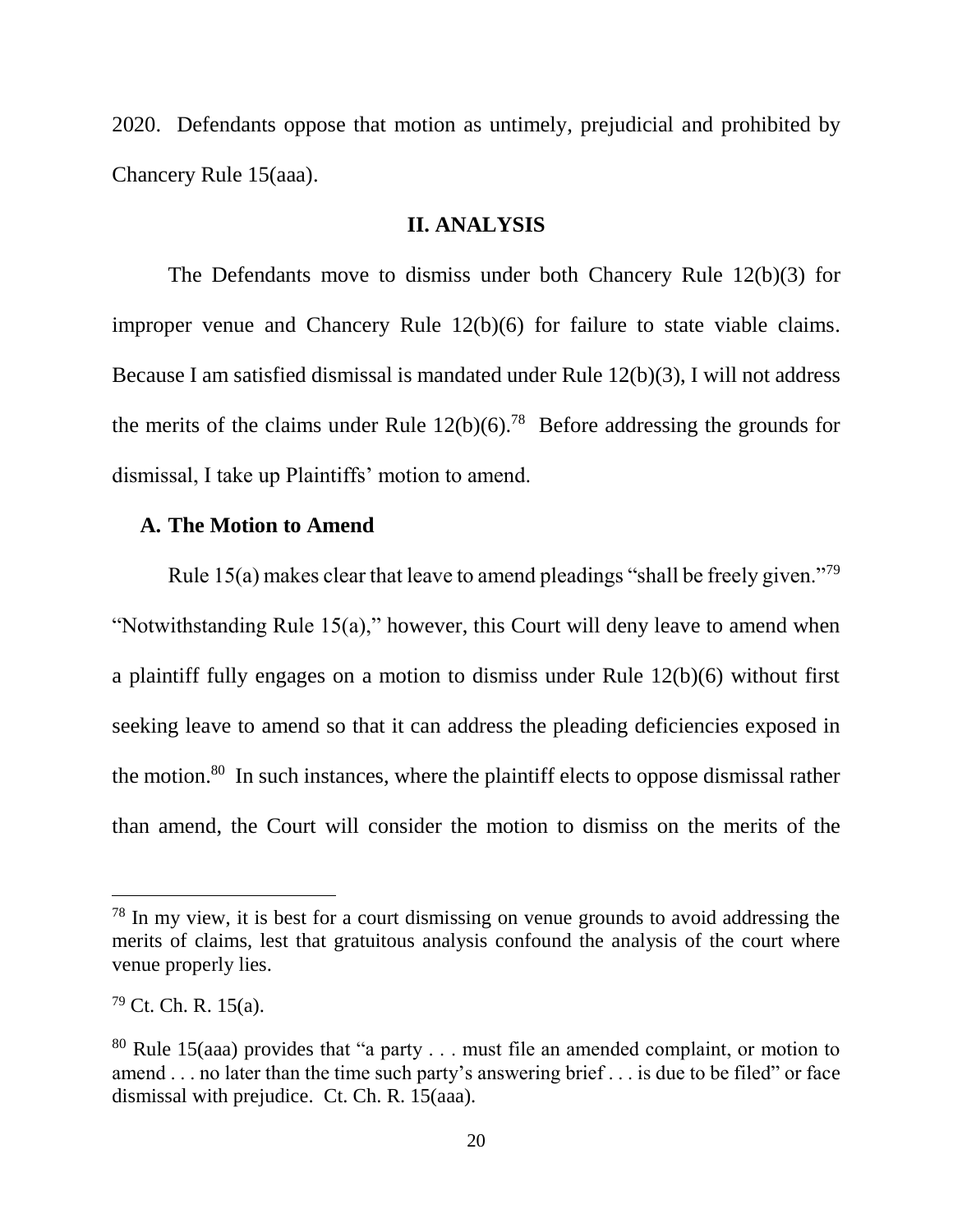pleading as addressed in the motion, and will dismiss with prejudice where warranted.<sup>81</sup>

Here, for reasons unclear, Sylebra filed its Motion to Amend two weeks after the hearing on Defendants' fully briefed Motion to Dismiss. The Motion to Amend comes too late and Sylebra offers no bases upon which the Court can or should excuse it from the operation of Rule 15(aaa).

Sylebra's attempt to invoke Rule 41(a) as a means to avoid dismissal with prejudice is also unpersuasive. "In order to give Rule 15(aaa) its intended scope, once the time for amendment has passed under that rule, a party-plaintiff will not be permitted to resort to Rules 41(a), 23 or 23.1 to file a 'without prejudice' dismissal of its action."<sup>82</sup> The Motion to Amend is denied.

# **B. Sylebra's Requests for Declarations Regarding the Delaware Charter Are Moot**

To the extent Sylebra implicitly or explicitly would have the Court declare that provisions within the Company's Delaware Charter or Delaware Bylaws are invalid or unenforceable, any such request faces an immediate and insoluble

 $81$  As our Supreme Court has explained, "[t]he purpose of Rule 15(aaa) [is] to curtail the number of times that the Court of Chancery [is] required to adjudicate multiple motions to dismiss the same action." *Braddock v. Zimmerman*, 906 A.2d 776, 783 (Del. 2006). "The rule is intended to conserve litigants' and judicial resources by discouraging a party from briefing a dispositive motion before filing an amended complaint." *E. Sussex Assocs., LLC v. W. Sussex Assocs., LLC*, 2013 WL 2389868, at \*1 (Del. Ch. June 3, 2013).

<sup>82</sup> *Stern v. LF Capital P'rs, LLC*, 820 A.2d 1143, 1147 (Del. Ch. 2003).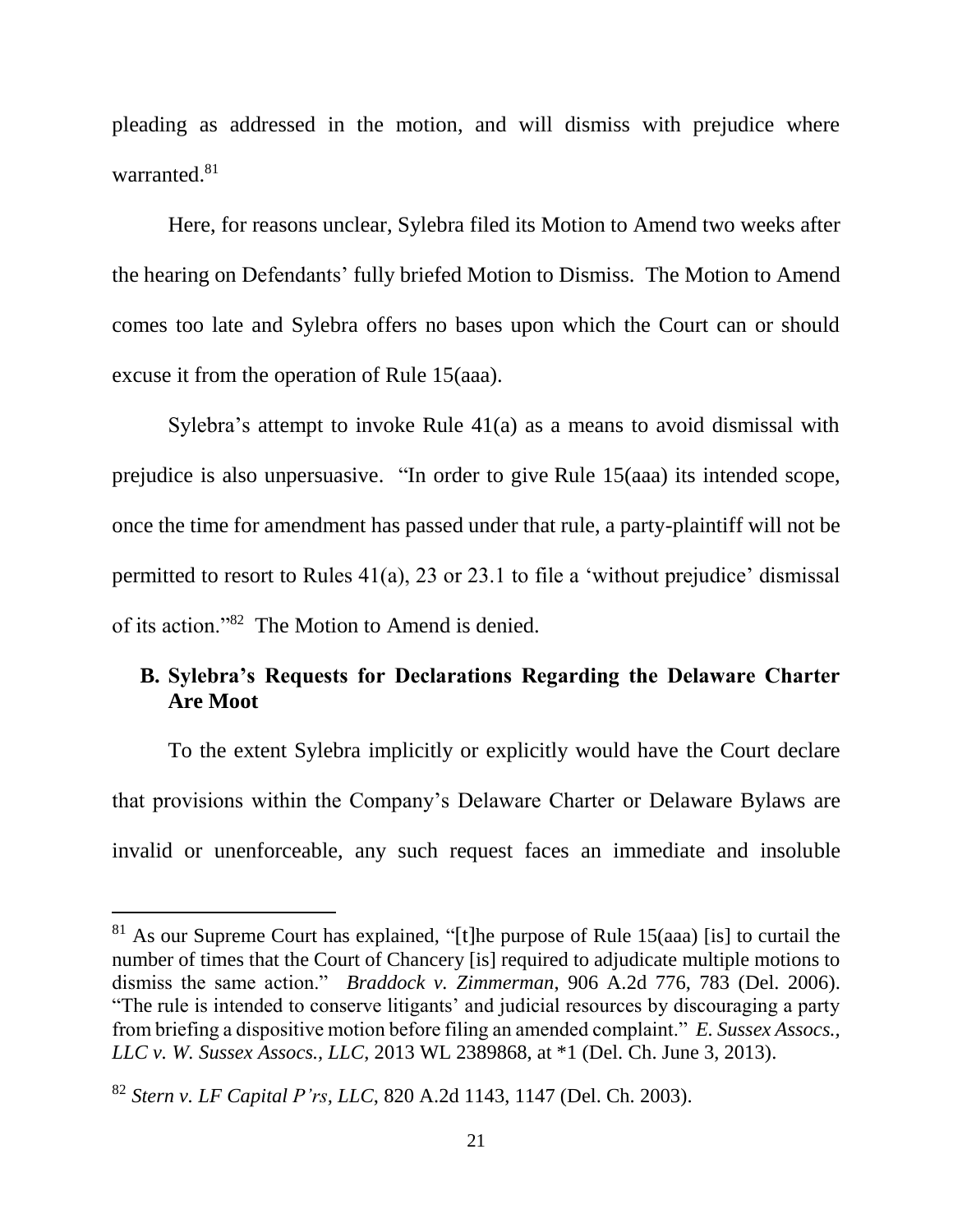problem—the Delaware Charter and Delaware Bylaws no longer exist.<sup>83</sup> They ceased governing Scientific Games the moment the Reincorporation Merger was effected. Any claim that seeks or depends upon a declaration of ongoing rights under these documents, or upon a declaration that provisions within them are invalid or unenforceable, therefore, is moot.<sup>84</sup>

## **C. Sylebra's Complaint Implicates the Internal Affairs of a Nevada Corporation**

Sylebra would also have the Court declare that certain amendments and provisions of the Company's Nevada Charter and Nevada Bylaws, including the Forum Selection Bylaw and the Nevada Charter's redemption provision, are unenforceable as to Sylebra. In doing so, Sylebra would have this Court do what this Court strongly prefers courts in other jurisdictions not do with respect to

<sup>83</sup> *See* Compl. ¶¶ 185, 204–211, 213–220.

<sup>84</sup> *See Mentor Graphics Corp. v. Shapiro*, 818 A.2d 959, 963 (Del. 2003) ("Mootness arises when controversy between the parties no longer exists such that a court can no longer grant relief in the matter."); *Supermex Trading Co., Ltd. v. Strategic Sols. Gp., Inc.*, 1998 WL 229530, at  $*9$  (Del. Ch. May 1, 1998) ("The record reflects . . . those amendments have all been rescinded. Thus, I . . . will not enter any order with respect to those bylaws other than to note that they have been rescinded and to dismiss the claims with respect to them as moot for that reason."); *In re Tri-Star Pictures, Inc. Litig.*, 1990 WL 82734, at \*2 (Del. Ch. June 14, 1990) ("The Court ruled that the Article Sixth claim had been mooted because the merger had eliminated that Article from Tri-Star's certificate of incorporation.").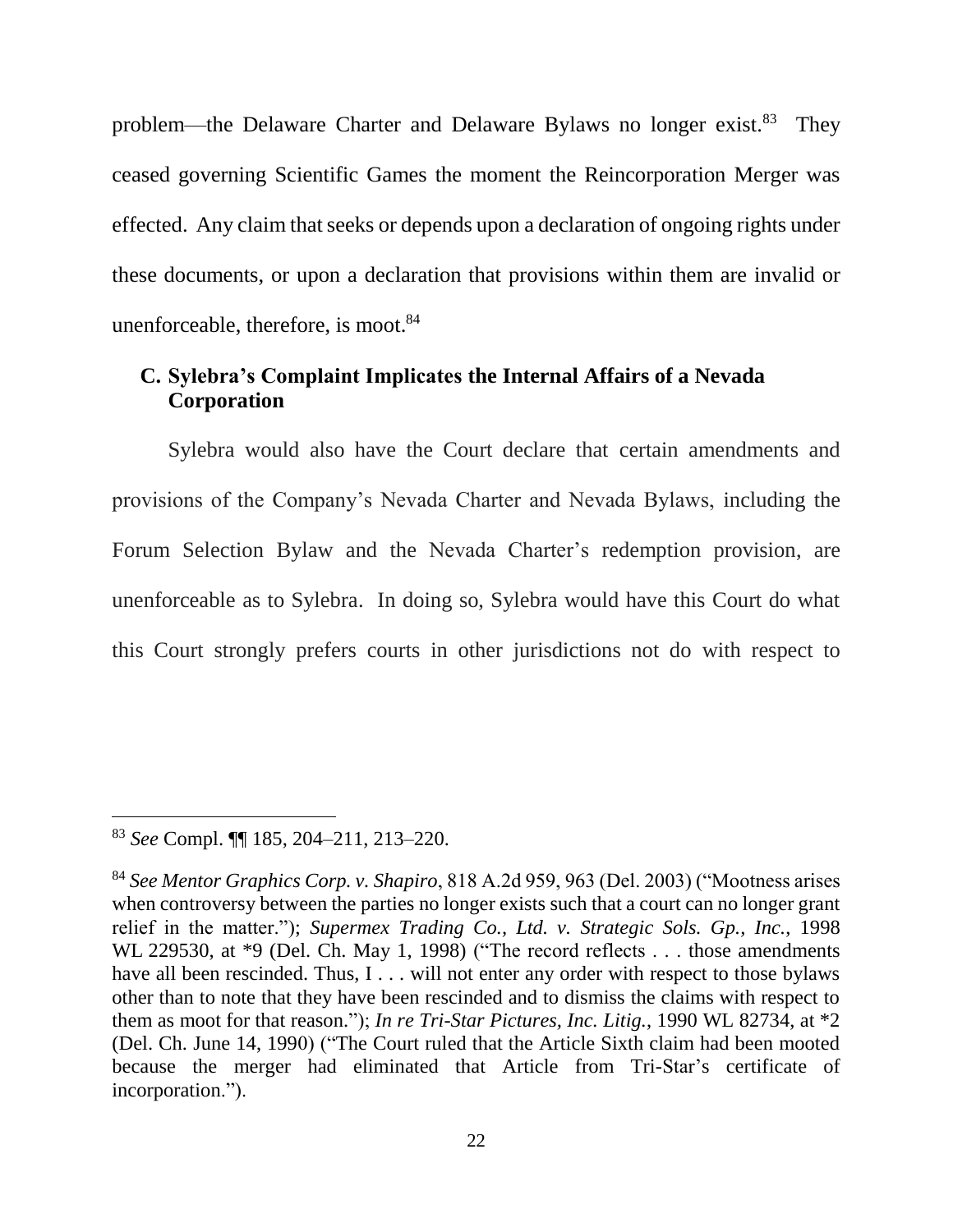Delaware corporations—decide matters that impact the internal affairs of a corporation chartered in another state.<sup>85</sup>

"The internal affairs doctrine is a long-standing choice of law principle which recognizes that only one state should have the authority to regulate a corporation's internal affairs—the state of incorporation."<sup>86</sup> "By providing certainty and predictability, the internal affairs doctrine protects the justified expectations of the parties with interests in the corporation."<sup>87</sup> While the internal affairs doctrine is, fundamentally, a choice of law doctrine, as explained by the United States Supreme

<sup>85</sup> *See, e.g.*, *Sternberg v. O'Neil*, 550 A.2d 1105, 1124–25 (Del. 1988) ("The Delaware courts and legislature have long recognized a 'need for consistency and certainty in the interpretation and application of Delaware corporation law.'") (quoting *Armstrong v. Pomerance*, 423 A.2d 174, 178 (Del. 1980)) (explaining that allowing important or novel questions of Delaware law to be resolved by other courts "might create excessive uncertainty about the meaning of the Delaware law as a result of too many forums interpreting it since there would be no certiorari process available to the Delaware Supreme Court to resolve conflicts"); *MacAndrews & Forbes Hldgs., Inc. v. Revlon, Inc.*, 1985 WL 21129, at \*2 (Del. Ch. Oct. 9, 1985) ("[N]ovel and substantial issues of Delaware corporate law . . . are best resolved in a Delaware court."). *Cf. Martinez v. E.I duPont de Nemours & Co., Inc.*, 86 A.3d 1102, 1107 (Del. 2014) (observing that our Supreme Court "has recognized that novel or important issues of Delaware law are best determined by Delaware courts").

<sup>86</sup> *VantagePoint Venture P'rs 1996 v. Examen, Inc.*, 871 A.2d 1108, 1112 (Del. 2005); *see also In re Topps Co. S'holders Litig.*, 924 A.2d 951, 953 (Del. Ch. 2007) (noting "it is well settled that jurisdiction in any case will be declined . . . where a determination of the rights of the litigants involves regulation and management of the internal affairs of [a] corporation dependent upon the laws of [a] foreign state") (quoting *Langfelder v. Universal Labs.*, 56 N.E.2d 550 (N.Y. Ct. App. 1944)).

<sup>87</sup>*VantagePoint*, 871 A.2d at 1113.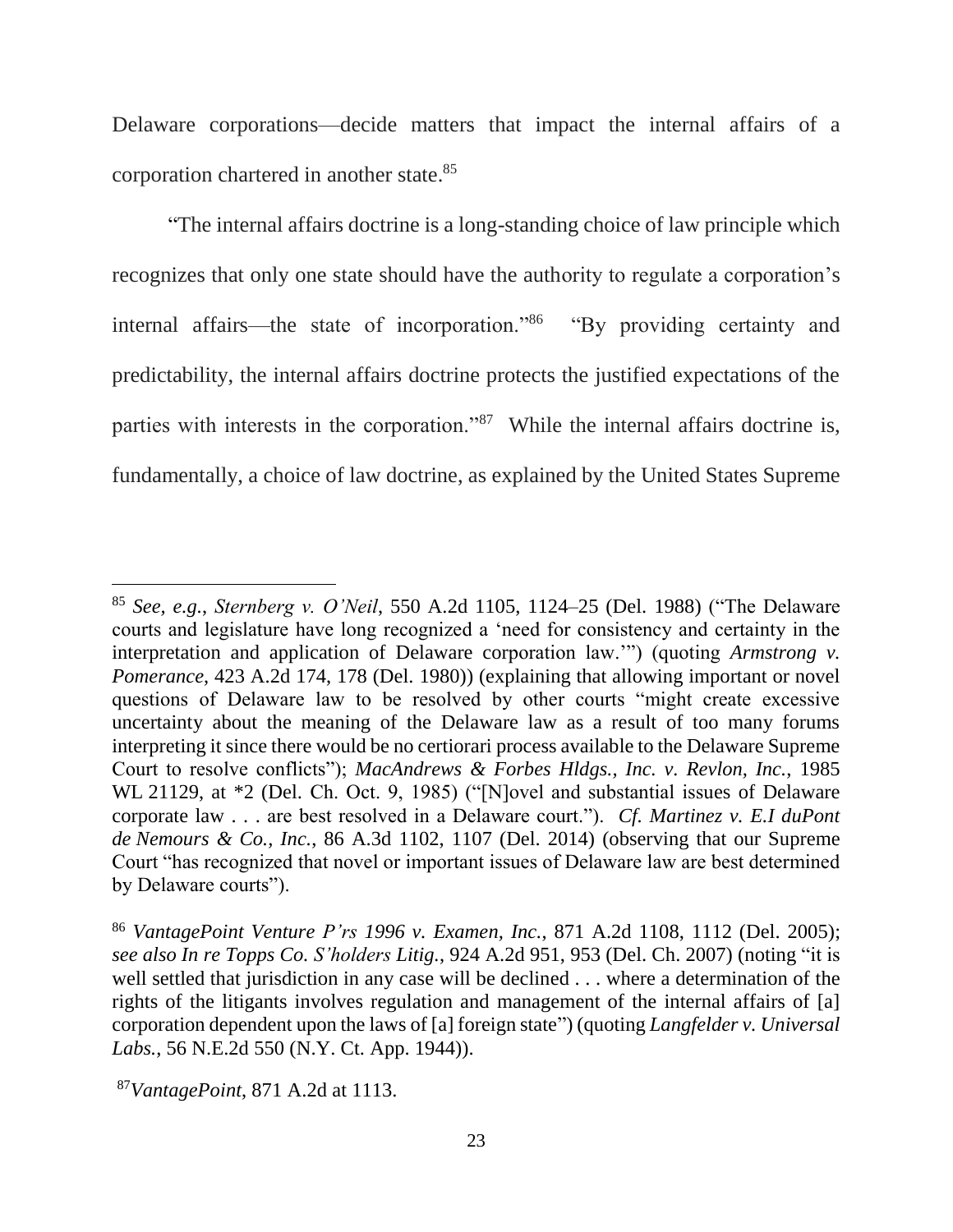Court, there are notions of comity and deference inherent in the doctrine that should not lightly be ignored:

It has long been settled that a court—state or federal—sitting in one state will as a general rule, decline to interfere with, or control by injunction or otherwise, [a] corporation organized under the laws of another state but will leave controversies as to such matters to the courts of the state of the domicile.<sup>88</sup>

It is indisputable that the Nevada Charter and Nevada Bylaw provisions implicated by Sylebra's claims fall within the purview of the internal affairs doctrine. For example, the Company's Forum Selection Bylaw "plainly focus[es] on [matters] governed by the internal affairs doctrine and thus the law of the state of incorporation."<sup>89</sup> The redemption clause likewise directly affects the Company's internal affairs. That provision, in Article VIII of the Nevada Charter, allows the Board to redeem the shares of an investor it deems unsuitable.<sup>90</sup> This is plainly a "matter[] which [is] peculiar to the relationships among or between the corporation and its current officers, directors and shareholders."<sup>91</sup>

<sup>88</sup> *Rogers v. Guar. Tr. Co. of New York*, 288 U.S. 123, 130 (1933); *see also In re Topps Co.*, 924 A.2d at 958 ("Venerable authority recognizes that a chartering state's interest in promoting an efficient and predictable corporation law can be undercut if other states do not show comity by deferring to the courts of the chartering state when a case is presented that involves the application of the chartering state's corporation law.").

<sup>89</sup> *See Boilermakers Local 154 Ret. Fund v. Chevron Corp.,* 73 A.3d 934, 962 (Del. Ch. 2013).

<sup>90</sup> Nevada Charter, at 5.

<sup>91</sup> *McDermott Inc. v. Lewis*, 531 A.2d 206, 213 (Del. 1987).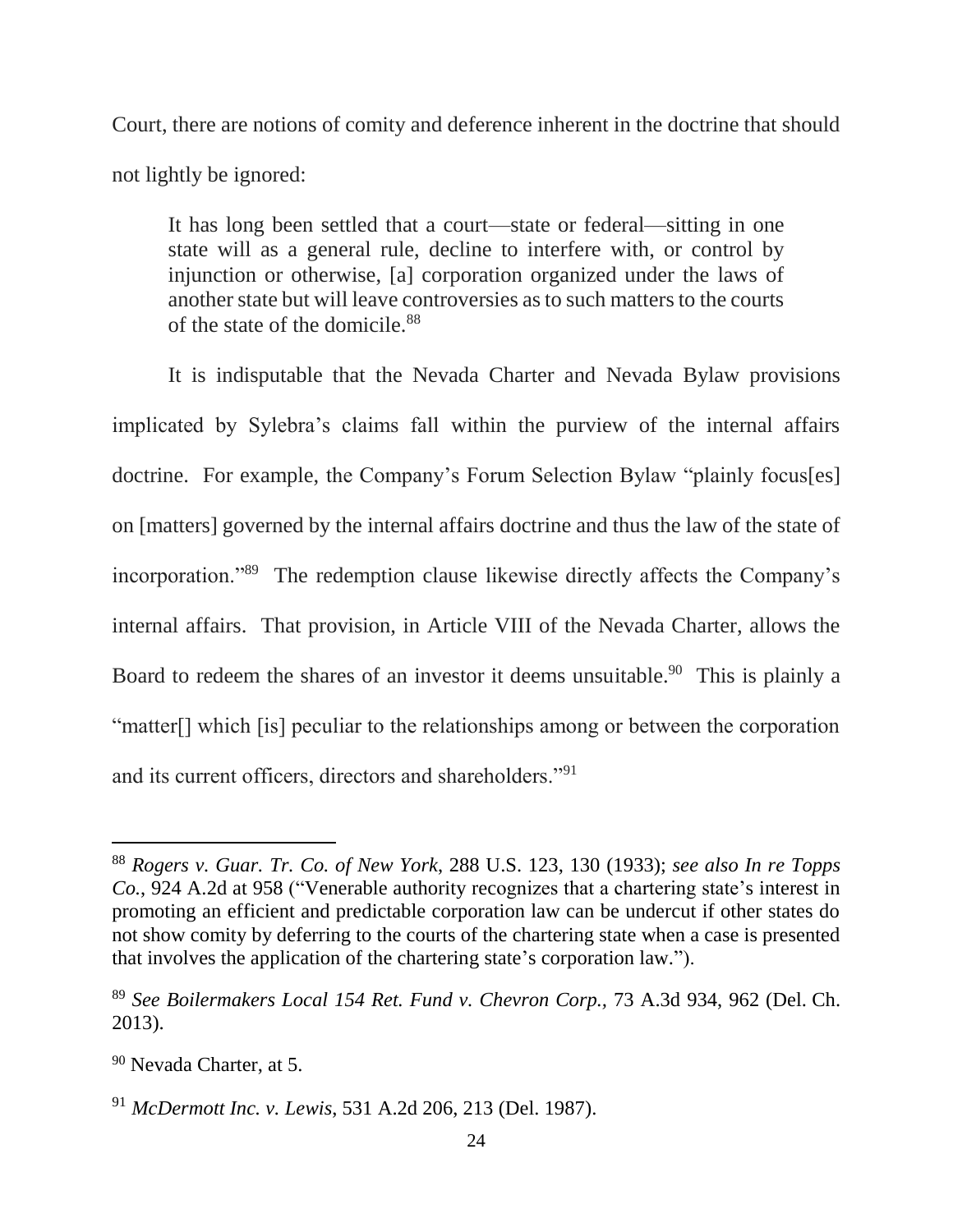In its Prayer for Relief, Sylebra asks this Court, among other relief, to (1) enjoin the Defendants from depriving Sylebra of its rightful holdings in the Company through the enforcement of the Nevada Charter and Bylaws provisions that purportedly require redemption; and (2) declare, under Delaware law, that the amendments to the redemption provisions of the *Nevada Charter* are invalid and unenforceable.<sup>92</sup> I would no more enter that injunction or make that declaration than I would declare that a Nevada statute was unenforceable in Nevada as a matter of Delaware law.

The application of internal affairs and comity principles is all the more appropriate here given that Sylebra seeks to prevent the Company from invoking its constitutive documents on a future date, when any resulting injury would occur in Nevada, not Delaware.<sup>93</sup> As Sylebra's counsel readily acknowledged during oral argument, "the real threat to [Sylebra] . . . is [Defendants] forc[ing] [Sylebra] to redeem."<sup>94</sup> That forced redemption has not happened yet, meaning it did not occur

<sup>92</sup> Compl., Prayer for Relief (a)–(b); *see also* Compl. ¶ 186 (asking the Court to declare that defendants breached their fiduciary duties by "approving the Nevada Charter" and "enacting the Nevada Bylaws").

 $93$  In other words, the financial injury to Sylebra will occur, if at all, while the Company is a Nevada corporation. This means that, at least under Delaware law, if the Company forces redemption, Sylebra will be injured in the Company's legal home, Nevada. *See Sample v. Morgan*, 935 A.2d 1046, 1057 (Del. Ch. 2007).

<sup>&</sup>lt;sup>94</sup> Telephonic Oral Arg. on Defs.' Mot. to Dismiss (D.I. 53) ("Tr.") at 52.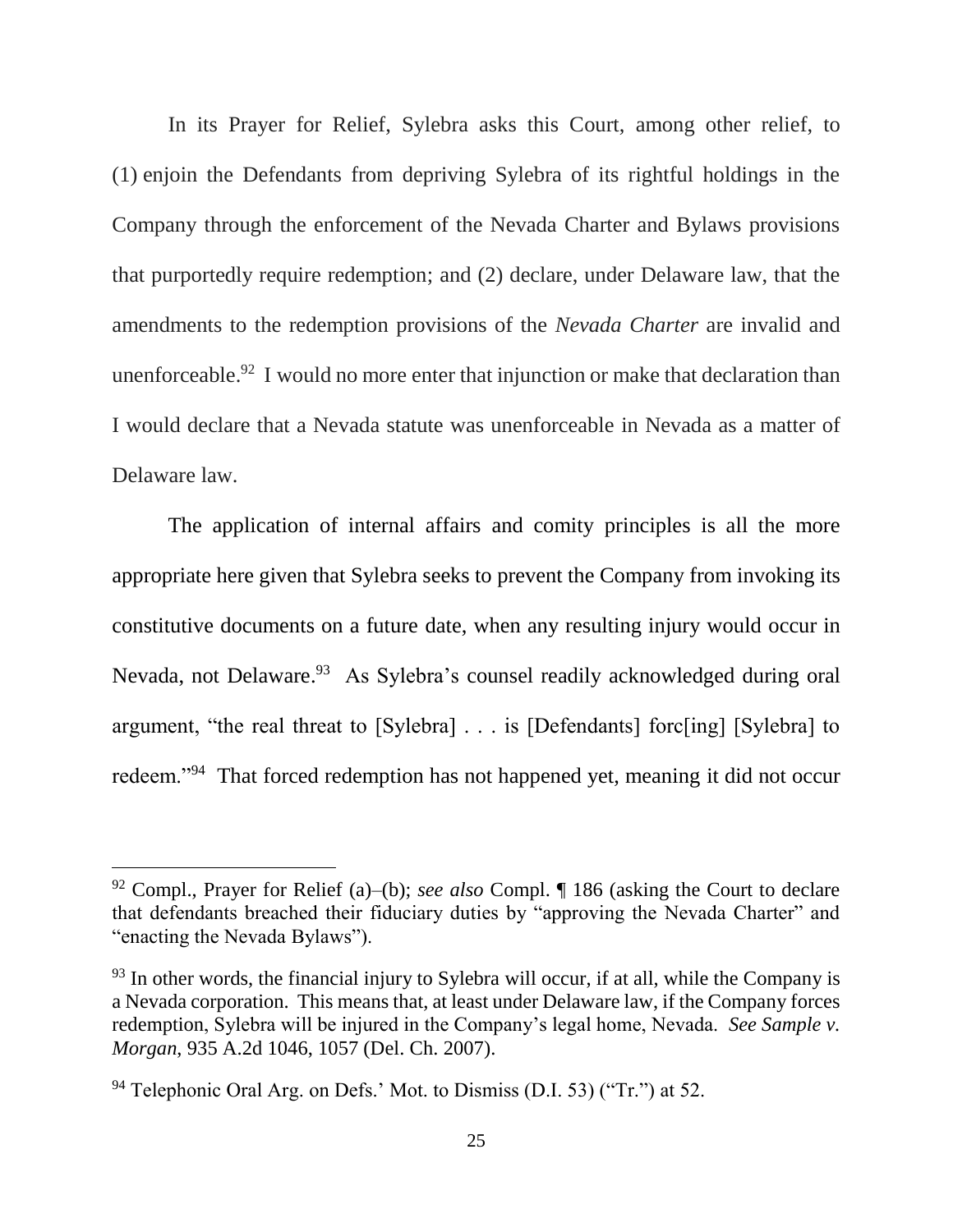prior to the Reincorporation when Scientific Games still called Delaware home. As discussed below, Scientific Games has a Forum Selection Bylaw that requires Sylebra to bring its claims in Nevada. Unless there is good reason not to enforce that bylaw, Sylebra has no business bringing its claims in this court.<sup>95</sup>

## **D. The Nevada Forum-Selection Clause is Enforceable and Requires Dismissal**

"The proper procedural rubric for addressing a motion to dismiss based on a forum selection clause is found under Rule  $12(b)(3)$ , improper venue."<sup>96</sup> "Although Delaware courts have, in the past, framed a forum selection clause analysis as jurisdictional in some sense, recent cases have all proceeded under Rule  $12(b)(3)$ ."<sup>97</sup> And, when addressing a motion under Rule 12(b)(3), "the court is not shackled to

<sup>&</sup>lt;sup>95</sup> To be clear, Sylebra could have brought an action in this court back in 2017, when the Company was still a Delaware corporation, to enjoin the Reincorporation Merger as the product of a controlling stockholder's unlawful self-interest and an inadequate Proxy that prevented an informed stockholder vote on the transaction. It made no such claims. Now, almost three years later, with the Company firmly ensconced in Nevada, Sylebra comes to Delaware asking the Court to declare, in essence, that the Company never should have left here and, more remarkably, to declare that elements of its Nevada constitutive documents are unenforceable. If the Court were to entertain such claims, it would not only be departing from its "lane," it would be crossing the centerline into Nevada's lane.

<sup>96</sup> *In re Bay Hills Emerging P'rs I, L.P.*, 2018 WL 3217650, at \*4 (Del. Ch. July 2, 2018) (quoting *Bonanno v. VTB Hldgs., Inc.*, 2016 WL 614412, at \*5 (Del. Ch. Feb. 8, 2016)).

<sup>97</sup> *Id.* (quoting *Troy Corp. v. Schoon*, 2007 WL 949441, at \*2 (Del. Ch. Mar. 26, 2007)).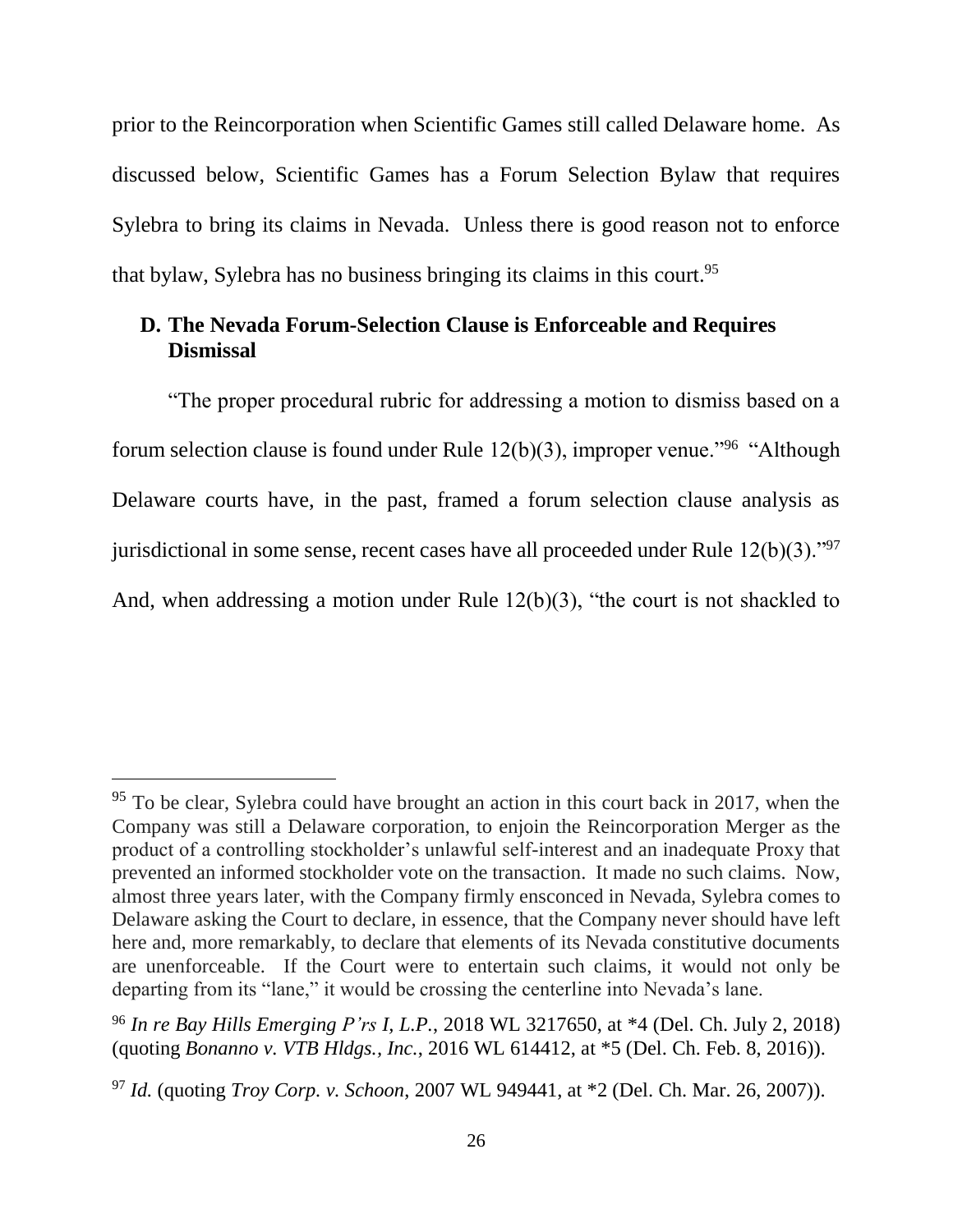the plaintiff's complaint and is permitted to consider extrinsic evidence from the outset."<sup>98</sup>

Forum selection bylaws are enforced "in the same way [Delaware] enforces any other forum selection clause."<sup>99</sup> Such clauses "are presumptively valid and should be specifically enforced unless the resisting party clearly show[s] that enforcement would be unreasonable and unjust, or that the clause [is] invalid for such reasons as fraud and overreaching."<sup>100</sup>

The Forum Selection Bylaw provides:

To the fullest extent permitted by law, and unless the Corporation consents in writing to the selection of an alternative forum, the Eighth Judicial District Court of Clark County, Nevada, shall be the sole and exclusive forum for any actions, suits or proceedings, whether civil, administrative or investigative or that assert any claim or counterclaim (a) brought in the name or right of the Corporation or on its behalf, (b) asserting a claim for breach of any fiduciary duty owed by any director, officer, employee or agent of the Corporation to the Corporation or the Corporation's stockholders, (c) arising or asserting a claim arising pursuant to any provision of NRS Chapters 78 or 92A or any provision of the Articles of Incorporation or these Bylaws or (d) asserting a claim governed by the internal affairs doctrine. In the event that the Eighth Judicial District Court of Clark County, Nevada does not have jurisdiction over any such action, suit or proceeding, then any other state district court located in the State of Nevada shall be the sole and exclusive forum therefor and in the event that no state district court in the State of Nevada has jurisdiction over any such action, suit or proceeding, then a federal court located within the State of Nevada

<sup>98</sup> *Id.* 

<sup>99</sup> *Chevron*, 73 A.3d at 940.

<sup>100</sup> *Ingres Corp. v. CA, Inc.*, 8 A.3d 1143, 1146 (Del. 2010) (internal quotations omitted).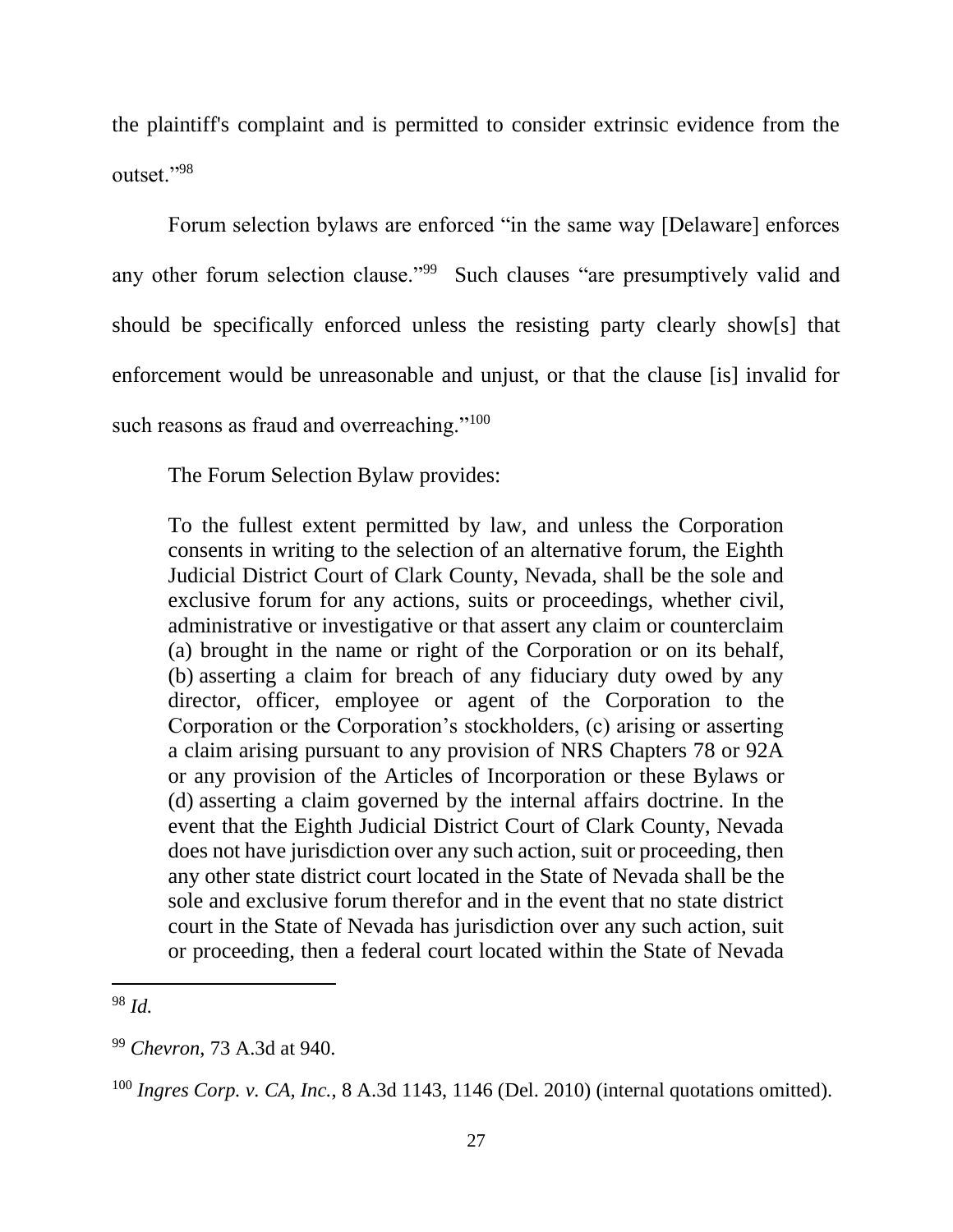shall be the sole and exclusive forum therefor. Any person or entity purchasing or otherwise acquiring any interest in shares of capital stock of the Corporation shall be deemed to have notice of and consented to the provisions of this Section 10.01.

Sylebra has advanced three reasons the Court should decline to enforce this obviously broad Forum Selection Bylaw: (1) it did not consent to the bylaw, (2) the bylaw is both unjust and unreasonable and (3) the bylaw was procured by fraud. I address each in turn.

## **Sylebra Consented to the Forum Selection Bylaw**

l

Sylebra maintains it did not consent to the Forum Selection Bylaw because, at the time the Company adopted the bylaw, Sylebra had no ability to sell its shares.<sup>101</sup> This argument rests on a flawed reading of Delaware law. The ability of a board of directors of a Delaware corporation "to adopt binding bylaws" is "an essential part of the contract stockholders assent to when they buy stock."<sup>102</sup>

<sup>&</sup>lt;sup>101</sup> Sylebra also argues it could not consent because, at the time of Reincorporation, the Forum Selection Bylaw would have been unlawful under Section 115 of the DGCL. Pls.' Answering Br. in Opp'n to Defs.' Mot. to Dismiss Pls.' Compl. ("PAB") (D.I. 32) at 49–51; Tr. at 40. This argument is difficult to follow. While it is true Section 115 would have prevented Scientific Games from prohibiting its stockholders from bringing certain claims in Delaware while the Company was incorporated in Delaware, the Company *was not incorporated in Delaware* when it adopted the Forum Selection Bylaw. That clause exists in the Nevada Bylaws. Accordingly, Section 115 does not apply here.

<sup>102</sup> *Chevron*, 73 A.3d at 940; *City of Providence v. First Citizens BancShares, Inc.*, 99 A.3d 229, 240 (Del. Ch. 2014), *superseded on other grounds by statute*, 8 *Del. C.* § 115; *see also*  Delaware Charter, at Art. Sixth ("In furtherance and not in limitation of the powers conferred by statute, the Board of Directors is expressly authorized to make, alter or repeal the Bylaws of the corporation.").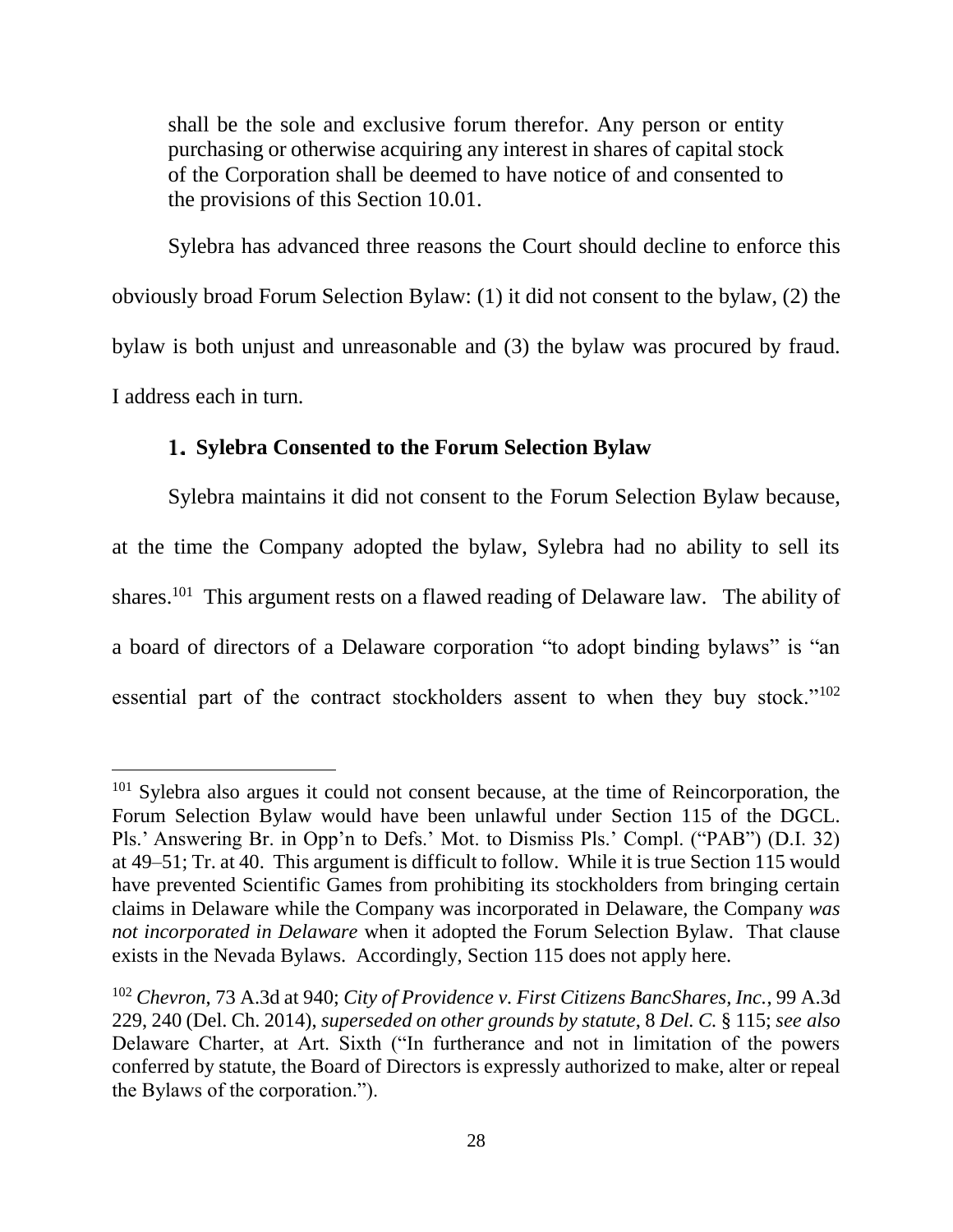According to Sylebra, even if it implicitly consented to the Board unilaterally enacting bylaws when it invested in the Company, it did so with the understanding that it could sell its shares at any time. If that, in fact, was Sylebra's understanding, it was mistaken both as a matter of Scientific Games' governance and as a matter of law.

*First*, upon investing in the Company, Sylebra knew that it was subject to Article Tenth, which, among other things, required securities in the corporation to "be held subject to the suitability standards, qualifications, and requirements of the Gaming Authorities."<sup>103</sup> These standards expressly included suitability standards, which are subject to enforcement by gaming regulators in each of the jurisdictions where Scientific Games operates.<sup>104</sup> And with enforcement comes restrictions, including restrictions on the sale of Company securities.<sup>105</sup>

*Second*, the link Sylebra attempts to draw between the ability of a stockholder to sell its shares and that stockholder's consent to the corporation's bylaws finds no support in our law. In *Strougo v. Hollander*, a case Sylebra relies upon, the court deemed a fee-shifting bylaw inapplicable to the plaintiff because "a former

<sup>103</sup> Compl. ¶ 71; Delaware Charter, at Art. Tenth.

<sup>104</sup> 32 V.I CODE R. § 444-1.10 ("It shall be the continuing duty of all applicants and licensees to provide full cooperation to the Commission in the conduct of such inquiry or investigation.").

 $105$  Compl. | 86.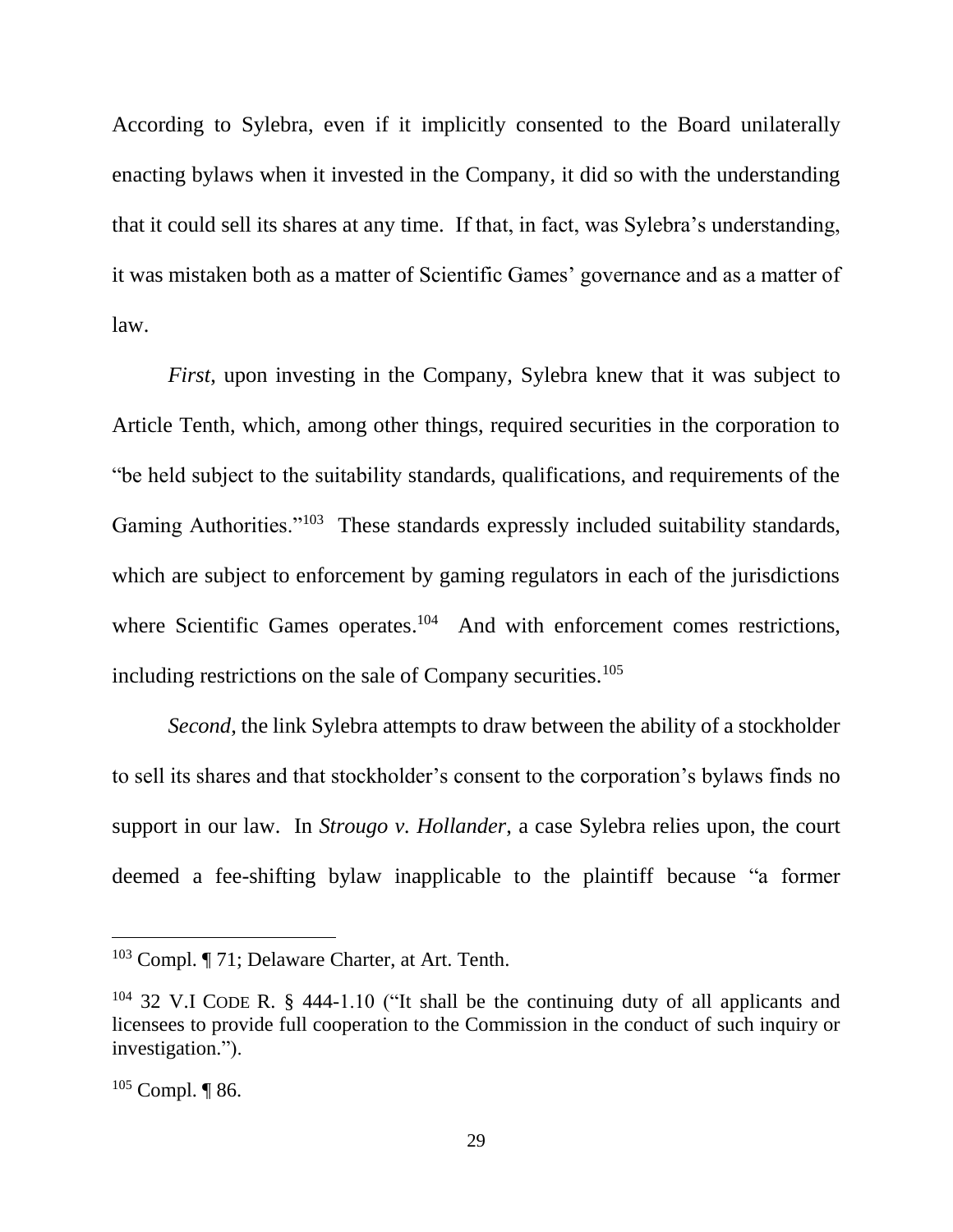stockholder is not subject to . . . any bylaw amendments adopted *after* one's interest in the corporation has been eliminated."<sup>106</sup> There, the plaintiff was no longer a stockholder in the company when the company adopted the bylaw at issue and, therefore, was not subject to that bylaw. That, of course, is not this case; Sylebra was (and still is) a stockholder when the Forum Selection Bylaw was adopted.<sup>107</sup> Sylebra has not cited any authority, and I am aware of none, supporting the proposition that when a stockholder is temporarily unable to sell its stock, that stockholder's consent to current or newly enacted bylaws, by operation of that circumstance, is somehow withdrawn. And I can see no reason why that should be our law. 108

## **The Forum Selection Bylaw Is Not Unreasonable or Unjust**

Having determined that Sylebra consented to the Forum Selection Bylaw, I turn next to whether the bylaw is invalid because its enforcement would be

<sup>106</sup> 111 A.3d 590, 598 (Del. Ch. 2015) (emphasis in original).

<sup>&</sup>lt;sup>107</sup> *See id.* ("[T]he bylaw cannot apply to Plaintiff, who was no longer a stockholder of the Company when the Bylaw was adopted.").

 $108$  This is especially so here, where the restriction was a feature of Scientific Games' governance structure when Sylebra invested in the Company, and Sylebra knew, given MacAndrews & Forbes' controlling stake, that no organic movement of stockholders was likely to alter the charter or bylaw provision that implemented the focus on investor suitability.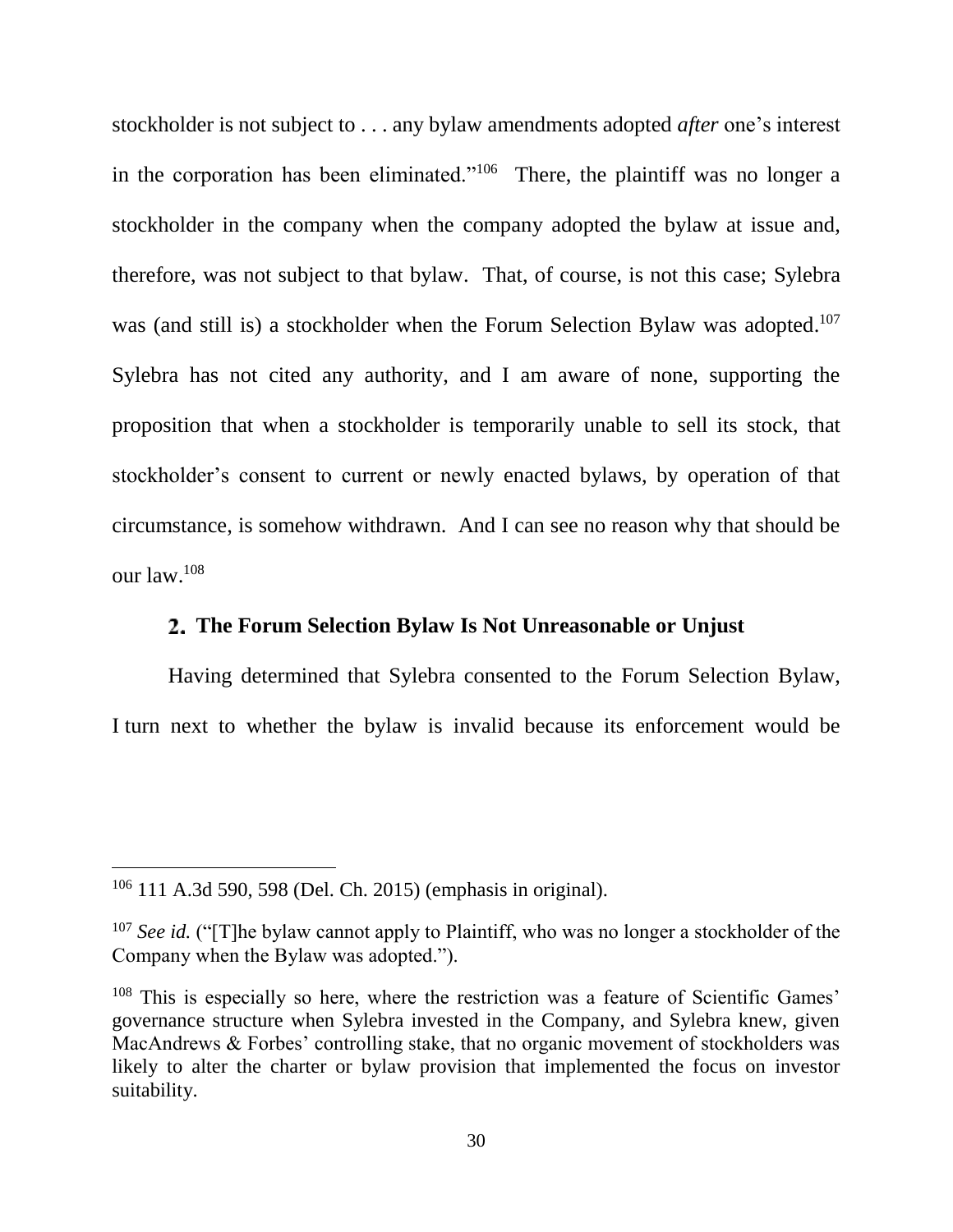"unreasonable and unjust."<sup>109</sup> "Courts should assess the reasonableness of a forum selection clause on a case-by-case basis." $1^{10}$  To escape the reach of the Forum Selection Bylaw on grounds that it is unreasonable or unjust, Sylebra "bears a heavy burden" to demonstrate that enforcement here would "place [it] at an unfair disadvantage" or "otherwise deny [it its] day in court."<sup>111</sup> Sylebra has not carried that burden.

Sylebra begins its "unreasonableness" argument by observing that the timing of the wrongdoing "can be relevant to enforcement of a forum-selection bylaw."<sup>112</sup> In support of this proposition, Sylebra points to non-Delaware authority, *Galaviz v. Berg* and *In re Facebook*, where the courts, purportedly applying Delaware law, held that a forum selection clause will be deemed unenforceable when it was "adopted by the directors who are defendants in this action, after the majority of the purported wrongdoing is alleged to have occurred."<sup>113</sup> If that, in fact, is the holding of these cases, then they have misstated our law.<sup>114</sup> To reiterate, a stockholder in a Delaware

<sup>110</sup> *Id.*

 $\overline{a}$ 

<sup>111</sup> *Capital Gp. Cos., Inc. v. Amour*, 2004 WL 2521295, at \*6 (Del. Ch. Nov. 3, 2004).

<sup>112</sup> PAB at 44.

<sup>113</sup> *Id.*; *Galaviz v. Berg*, 763 F. Supp. 2d 1170, 1174 (N.D. Cal. 2011); *In re Facebook, Inc. IPO Sec. & Deriv. Litig.,* 922 F. Supp. 2d 445, 459–63 (S.D.N.Y. 2013).

<sup>114</sup> *See First Citizens*, 99 A.3d at 242 n.54 ("[T]he *Galaviz* and *Triquint* decisions, to the extent they purport to apply Delaware law, are based on a misapprehension of Delaware

<sup>109</sup> *Ingres*, 8 A.3d at 1146.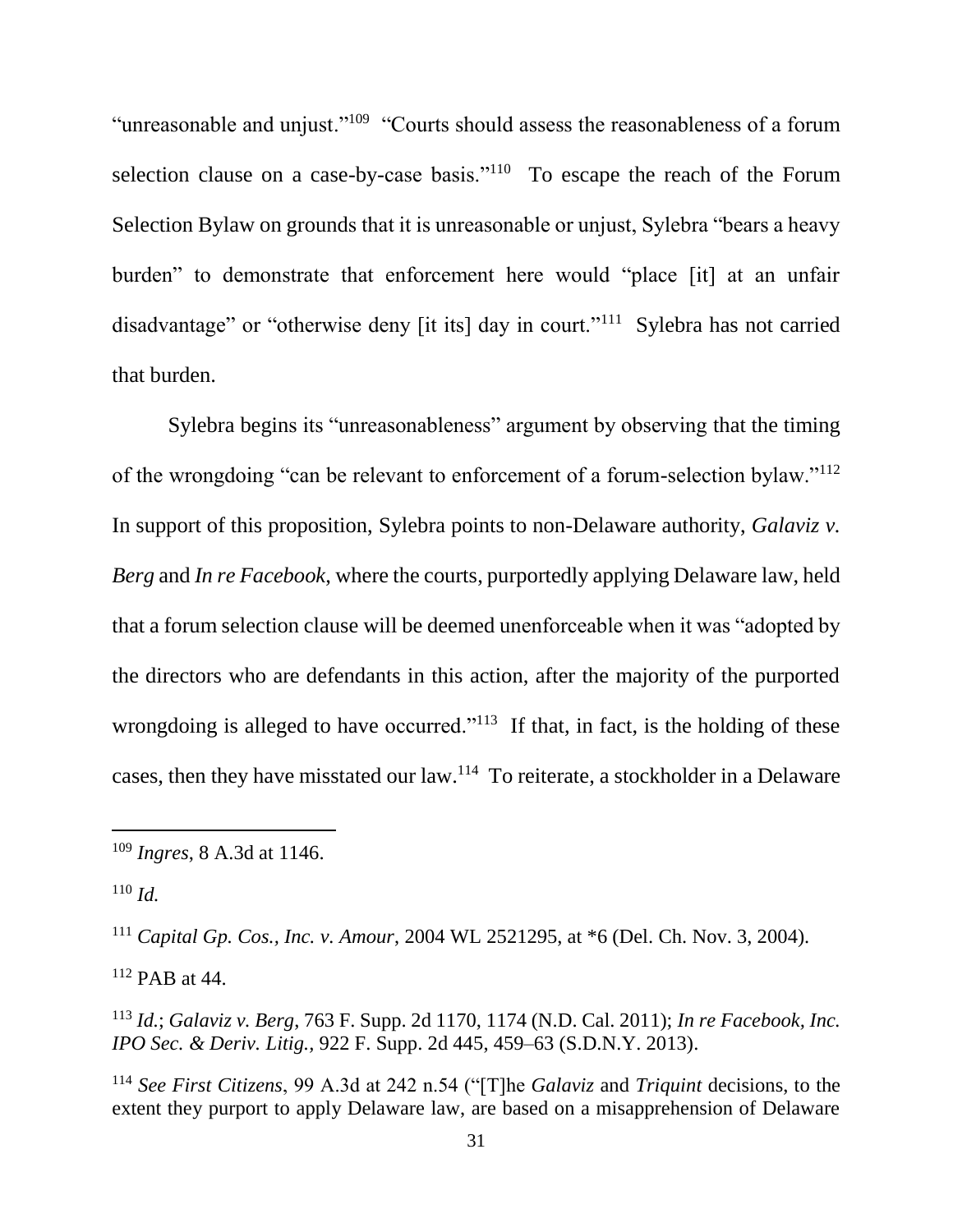corporation gives consent to be bound by current and future bylaws when it buys stock.<sup>115</sup> Whether or not the alleged wrongdoing comes before or after the adoption of a forum selection bylaw is irrelevant in determining the reasonableness or overall enforceability of the bylaw.<sup>116</sup>

Sylebra next argues that, "enforcement would be unreasonable where the Amended Complaint specifically alleges a years-long scheme aimed at the Sylebra Plaintiffs' investment, an essential component of which was the forum-selection bylaw issue."<sup>117</sup> This argument attempts to answer the wrong question. As the

<sup>115</sup> *Id.*

l

<sup>116</sup> *Id.*

law regarding the facial validity and as-applied analysis of forum selection bylaws."); *id*. at 241 ("The] contention that the Forum Selection Bylaw cannot be enforced because it seeks to regulate the forum for asserting claims that arose before it was adopted is unpersuasive."); *Chevron*, 73 A.3d at 956 ("[T]he conclusion reached by the United States District Court for the Northern District of California in *Galaviz v. Berg* . . . that boardadopted bylaws are not like other contracts because they lack the stockholders' assent rests on a failure to appreciate the contractual framework established by the DGCL for Delaware corporations and their stockholders.").

<sup>117</sup> PAB at 43–44; Compl. ¶¶ 81–170. As a branch of this argument, Sylebra claims that the Forum Selection Bylaw was adopted via a misleading Proxy and "in furtherance of the campaign targeting Sylebra and the Sylebra Plaintiffs' investment," making the Forum Selection Bylaw itself unjust and unreasonable. If ever this argument were to carry any persuasive force, that time would have been before the stockholder vote on the Reincorporation Merger. Scientific Games has been chartered as a Nevada corporation for almost three years now operating in accordance with the Nevada Charter and Nevada Bylaws. The argument that enforcement of one of the Nevada Bylaws is unreasonable because the stockholders, way back when, were not fully informed when they approved the transaction that created the bylaw is not persuasive.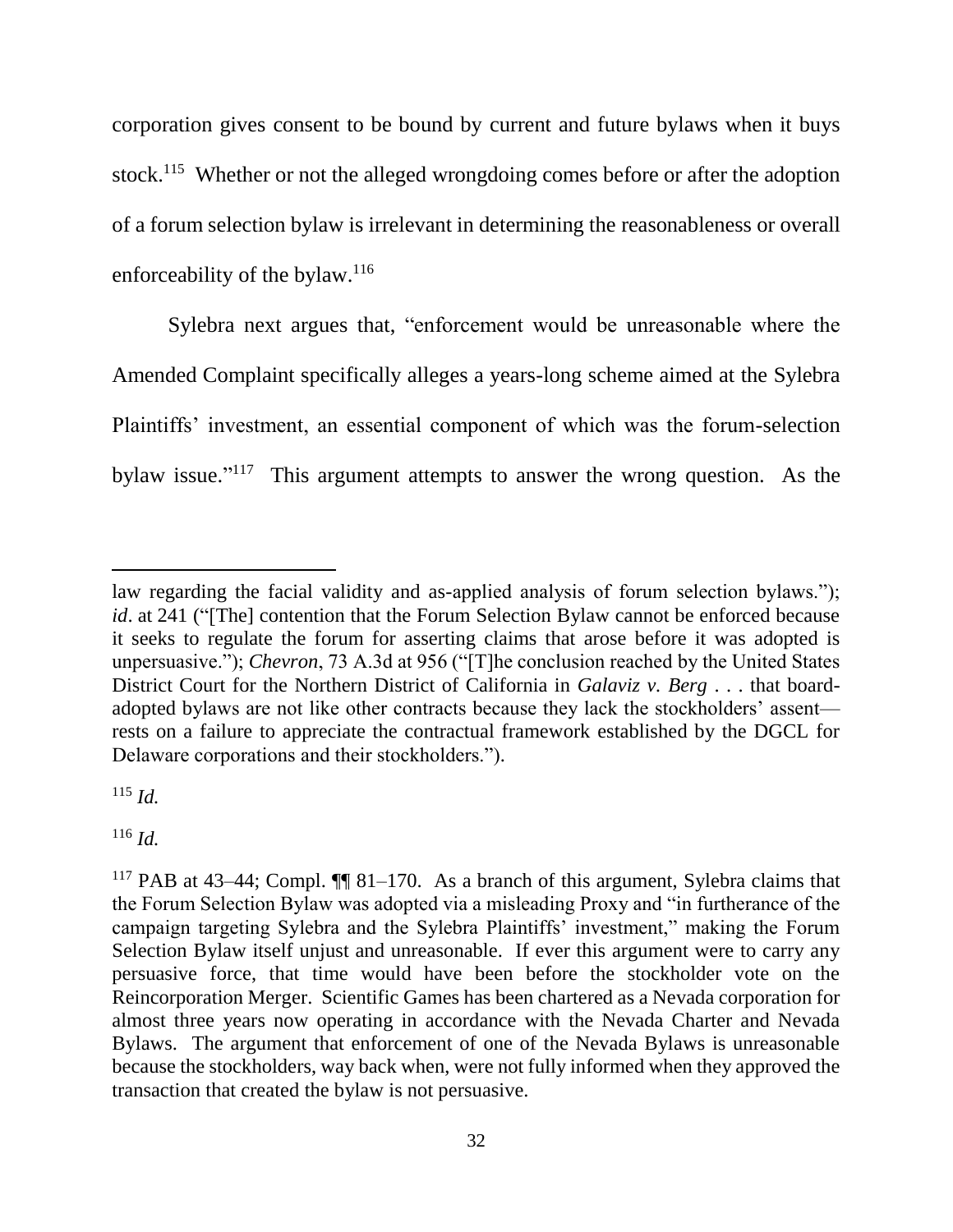Defendants properly note, in determining whether a stockholder has met his burden to demonstrate unreasonableness in Delaware, the fundamental inquiry is whether the stockholder has alleged "well-pled facts calling into question the integrity" of the court chosen in the forum selection bylaw, or "explain[ed] how the defendants have advanced their 'self-interests' by having the claims . . . adjudicated in those courts instead of a Delaware court."<sup>118</sup> Sylebra has not alleged, likely because it cannot allege, either fact.

The best Sylebra can muster is an allegation that Nevada state courts are accustomed to "only holding fiduciaries accountable for 'intentional misconduct, fraud or a knowing violation of the law."<sup>119</sup> That generalized (and unsupported) characterization of the Nevada courts' orientation is a far cry from raising a legitimate question regarding the integrity or competency of the Nevada courts to provide Sylebra "its day in court."<sup>120</sup>

As noted, the determination of unreasonableness is contextual.<sup>121</sup> The gravamen of Sylebra's claim is that Company fiduciaries, including a controlling stockholder and a supine Board, intend to deem Sylebra unqualified to own stock in

<sup>118</sup> *First Citizens*, 99 A.3d at 241.

<sup>&</sup>lt;sup>119</sup> Compl.  $\P$  166 (quoting Proxy at 5); PAB at 46.

<sup>120</sup> *Capital Gp. Cos., Inc.*, 2004 WL 2521295, at \*6.

<sup>121</sup> *Ingres*, 8 A.3d at 1146.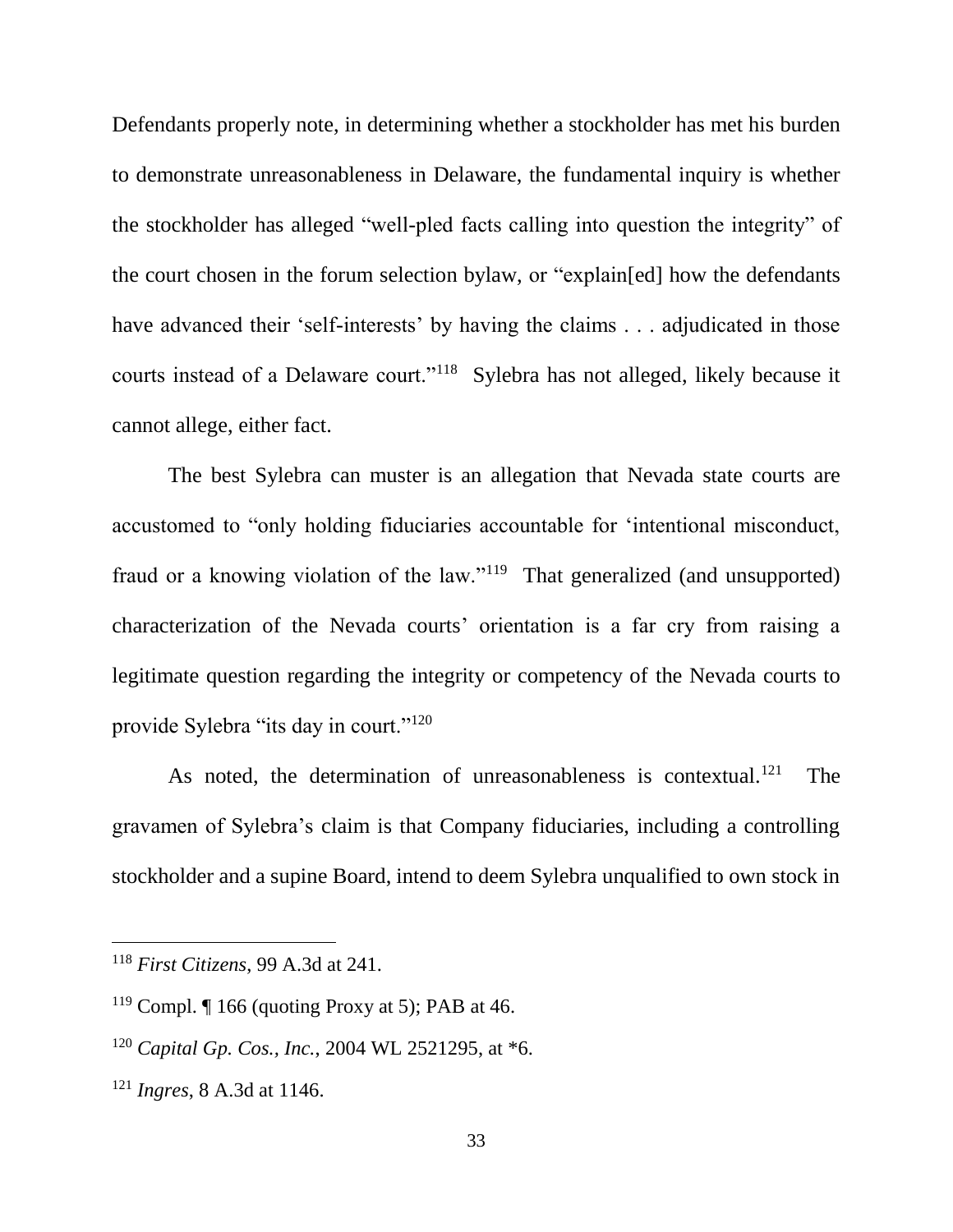Scientific Games and then force it to redeem its Scientific Games shares at an unfair price.<sup>122</sup> That scheme, assuming it is in progress as alleged, has not come to fruition. When (or if) it does, the fiduciaries involved will owe duties to a Nevada corporation and its stockholders. And the claims will be subject to a Nevada Forum Selection Bylaw. Nevada courts are now, and will be, available to Sylebra to adjudicate its claims, even if those claims, in some measure, implicate Delaware law. Enforcing the Forum Selection Bylaw will not change that.<sup>123</sup>

Any attempt to find unreasonableness in the fact that the statute of limitations in Nevada may have run on some of Sylebra's claims would also be unavailing.<sup>124</sup> Defendants filed the Nevada Action on June 19, 2019, providing Sylebra nearly an entire year to file counterclaims or a separate action in the jurisdiction prescribed by

 $122$  Compl.  $\P$  6.

<sup>123</sup> *See First Citizens*, 99 A.3d at 241 ("The conduct of the FC North Board in approving the proposed merger will not be absolved from judicial review; that review simply must occur in a North Carolina court."); *Chevron*, 73 A.3d at 960 ("[T]he forum selection bylaws only regulate *where* a certain set of claims, relating to the internal affairs of the corporation and governed by the law of the state of incorporation, may be brought, not *what* claims." (emphasis in original)).

<sup>124</sup> Tr. at 69. *See* Helen Hershkoff & Marcel Kahan, *Forum-Selection Provisions in Corporate "Contracts"*, 93 WASH. L. REV. 265, 300 (2018) ("Red flags ought to be raised if the selected forum has, relative to the state of incorporation, a statute of limitations for corporate disputes that may bar an asserted claim."). I note that I make no finding here regarding whether *vel non* the statute of limitations bars any of Sylebra's claims since that issue may be presented to a Nevada court.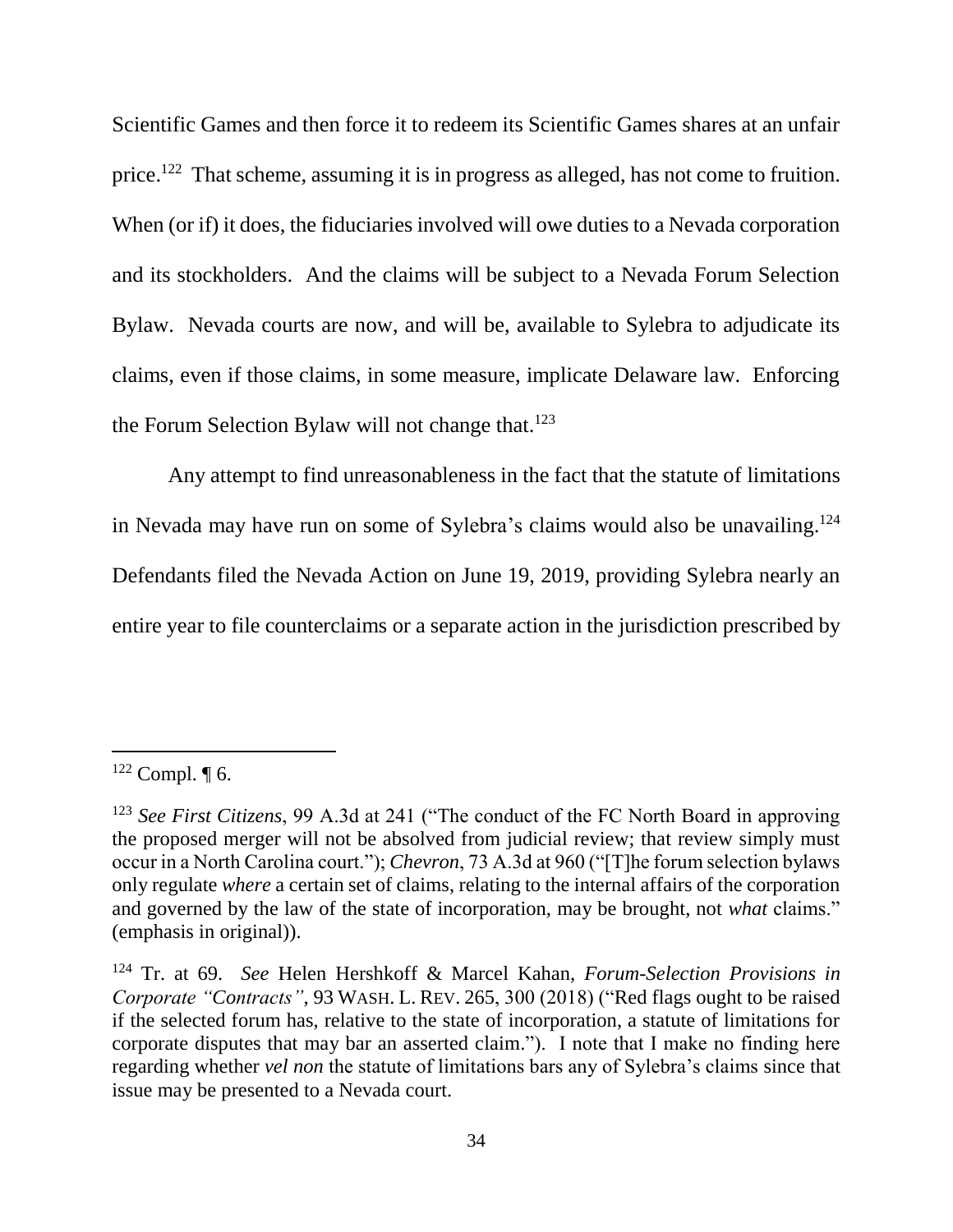the Forum Selection Bylaw.<sup>125</sup> Instead, Sylebra chose to double down on its disregard of the Forum Selection Bylaw, electing to file in Delaware, file nothing in Nevada (even prophylactically) and then wait for the ruling on Defendants' motion to dismiss, where the showcase argument is that Sylebra has filed in the wrong forum. Under these circumstances, I cannot conclude that enforcement of the Forum Selection Bylaw would be unreasonable or unjust.

## **The Forum Selection Bylaw Was Not Procured by Fraud**

Sylebra next argues that the Forum Selection Bylaw was procured by fraud because it "was enacted as part of the scheme to benefit Perelman and shield Defendants from liability for targeting and destroying the Sylebra Plaintiff's investment."<sup>126</sup> The *prima facie* elements of fraud are well settled:

(1) the defendant falsely represented or omitted facts that the defendant had a duty to disclose; (2) the defendant knew or believed that the representation was false or made the representation with a reckless indifference to the truth; (3) the defendant intended to induce the plaintiff to act or refrain from acting; (4) the plaintiff acted in justifiable reliance on the representation; and (5) the plaintiff was injured by its reliance.<sup>127</sup>

<sup>&</sup>lt;sup>125</sup> Compl. I 180; Tr. at 69 (explaining that the expiration of the statute of limitations for one of Sylebra's earliest claims was June 9, 2020).

<sup>126</sup> PAB at 45.

<sup>127</sup> *Abry P'rs V, L.P. v. F&W Acq. LLC*, 891 A.2d 1032, 1050 (Del. Ch. 2006).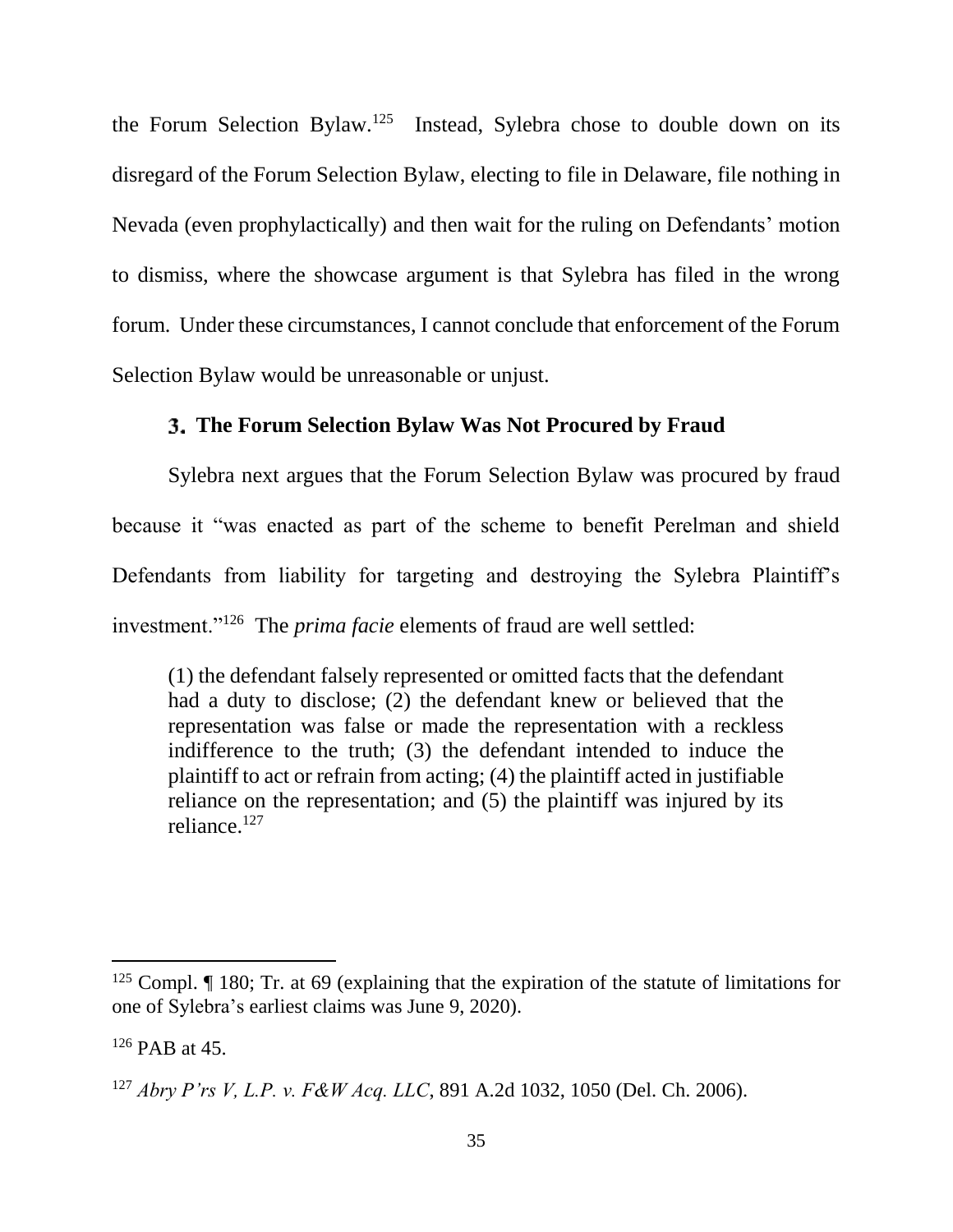According to Court of Chancery Rule 9(b), all averments of fraud "shall be stated with particularity."<sup>128</sup> To meet the particularity requirement, Rule 9(b) often will require a plaintiff making a fraud claim to allege: "the time, place, and contents of the false representation, the identity of the person(s) making the representation, and what he intended to obtain thereby."<sup>129</sup>

As a preliminary matter, I note that Sylebra has not pled a fraud claim, either with respect to the Forum Selection Bylaw or otherwise. Moreover, even if Sylebra had attempted to plead that the Reincorporation Merger was procured by fraud, that would be irrelevant in determining whether the Forum Selection Bylaw itself was procured by fraud. If the Forum Selection Bylaw is valid and enforceable in its own right, then whether there was fraud associated with the Reincorporation Merger (again, not pled here) is a matter for the Nevada court to decide.

As for the Forum Selection Bylaw, the Proxy notes that "Delaware law does not afford the same substantive rights and protections under Nevada law" such that

<sup>128</sup> Ct. Ch. R. 9(b); *see also Composite Hldgs. v. Westinghouse Elec. Corp.*, 992 F. Supp. 367, 369 (S.D.N.Y. 1998) ("Rule 9(b) requires that allegations of fraud with respect to a forum selection clause—just as any other allegations of fraud—be made with particularity.").

<sup>129</sup> *H-M Wexford LLC v. Encorp, Inc*., 832 A.2d 129, 145 (Del. Ch. 2003); *see also Trenwick Am. Litig. Tr. v. Ernst & Young LLP*, 906 A.2d 168, 207–08 (Del. Ch. 2006) (Strine, V.C.), *aff'd sub nom. Trenwick Am. Litig. Tr. v. Billett*, 931 A.2d 438 (Del. 2007) (noting that the relevant factors include "the time, place, and contents of the false representations; the facts misrepresented; the identity of the person(s) making the misrepresentation; and what that person(s) gained from making the misrepresentation").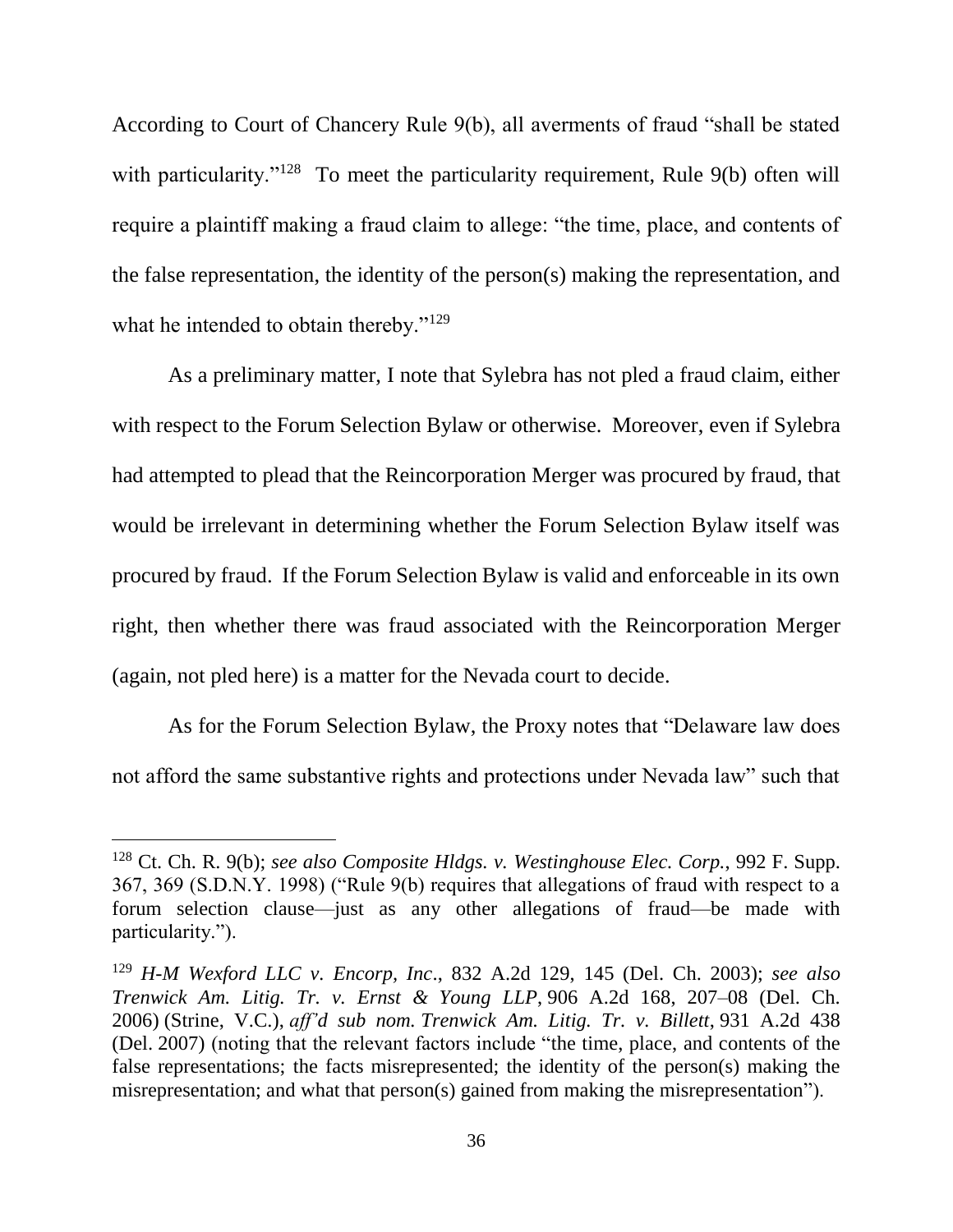the "reincorporation will result in the elimination of any liability of an officer or director for a breach of the duty of loyalty unless arising under intentional misconduct, fraud or a knowing violation of the law."<sup>130</sup> The Proxy then makes clear that the Company intends to adopt the Forum Selection Bylaw once chartered in Nevada, which would dictate where stockholders could bring claims against Scientific Games fiduciaries.<sup>131</sup> Indeed, the proposed Nevada Bylaws were attached to the Proxy.<sup>132</sup> Sylebra has not pled any basis to infer fraud in the adoption of the Forum Selection Bylaw from these disclosures or otherwise.<sup>133</sup>

 $130$  Compl.  $\P$  165; Proxy, at 4–5; PAB at 46.

<sup>131</sup> Compl. ¶ 167; Proxy, at 9.

<sup>132</sup> Proxy, at 6; Proxy, at Annex C.

<sup>133</sup> *Abry*, 891 A.2d at 1050 (holding that fraud requires proof of a "falsely represented or omitted fact[] that the defendant had a duty to disclose"). Sylebra further argues that the Forum Selection Bylaw might not apply to MacAndrews & Forbes or Bally. PAB at 51 n.13. Here again, Sylebra misstates our law. A party "closely-related" to a signatory of a contract containing a forum selection clause can enforce the clause if that enforcement is foreseeable. *Ashall Homes Ltd. v. ROK Entm't Gp. Inc.*, 992 A.2d 1239, 1249 (Del. Ch. 2010). As Defendants properly point out, the cases Sylebra cites to question the vitality of the closely-related test actually apply the test to decide the case. *See, e.g.*, *Neurvana Med., LLC v. Balt USA, LLC,* 2019 WL 4464268, at \*1 (Del. Ch. Sept. 18, 2019) ("In the end, the explication is largely academic, because the plaintiff fails to plead facts sufficient to satisfy the closely-related test even under its broad formulation of the foreseeability inquiry."). Here, MacAndrews & Forbes is the Company's largest stockholder and Bally is one of the Company's wholly-owned subsidiaries; both are inextricably tied to the Company, making it entirely foreseeable that stockholder claims against both would be subject to the Forum Selection Bylaw. Compl. ¶¶ 16, 26, 29, 30–39, 95; *see also Weygandt v. Weco, LLC*, 2009 WL 1351808, at \*5 (Del. Ch. May 14, 2009) ("Several cases suggest that when a control person agrees to a forum, it is foreseeable that the entities controlled by that person which are involved in the deal will also be bound to that forum."). The fact that Sylebra relegates its "closely-related" argument to a footnote in its brief suggests that